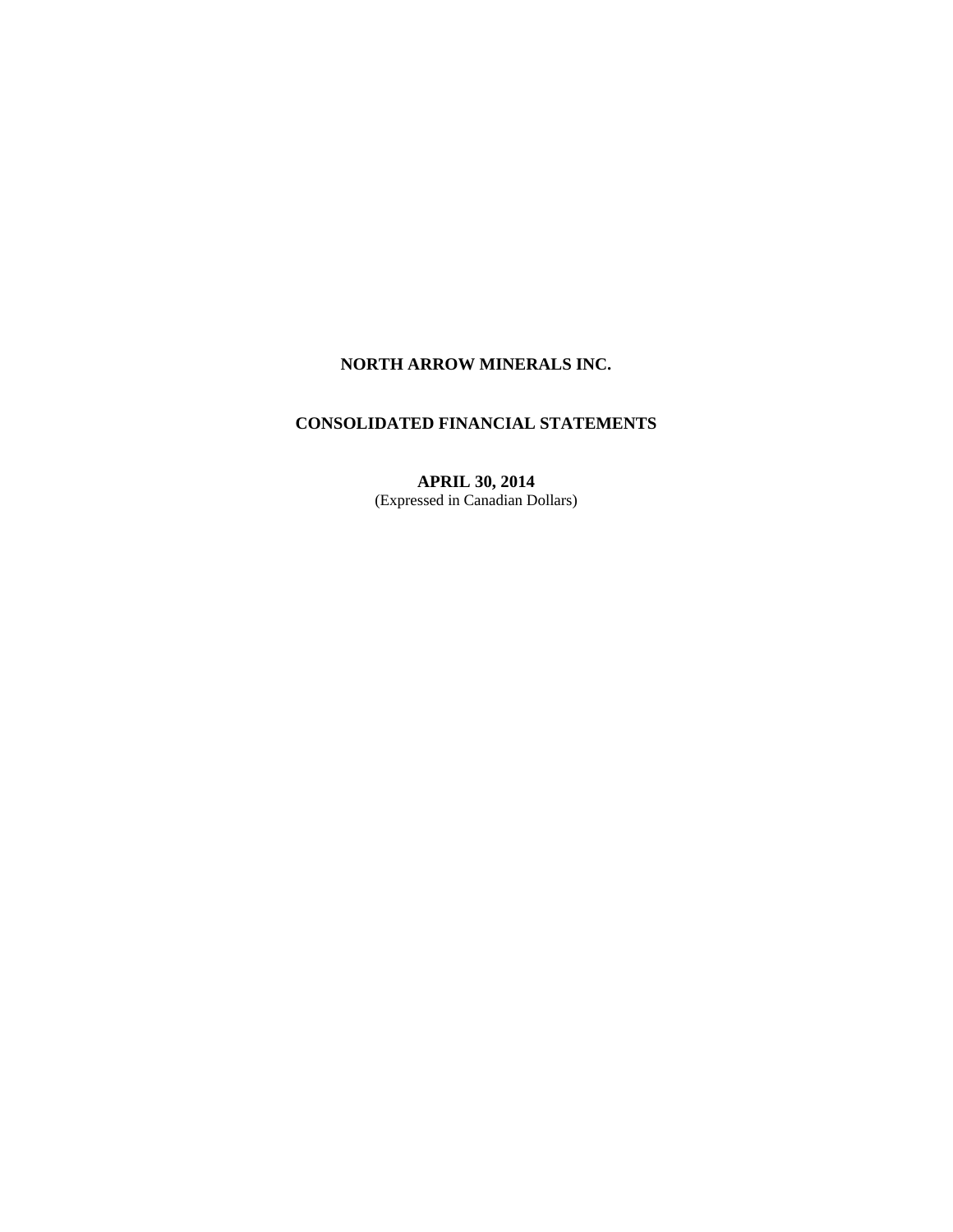# **INDEPENDENT AUDITORS' REPORT**

To the Shareholders of North Arrow Minerals Inc.

We have audited the accompanying consolidated financial statements of North Arrow Minerals Inc., which comprise the consolidated statements of financial position as at April 30, 2014 and 2013, and the consolidated statements of income (loss) and comprehensive income (loss), cash flows and changes in equity for the years then ended, and a summary of significant accounting policies and other explanatory information.

## *Management's Responsibility for the Consolidated Financial Statements*

Management is responsible for the preparation and fair presentation of these consolidated financial statements in accordance with International Financial Reporting Standards, and for such internal control as management determines is necessary to enable the preparation of consolidated financial statements that are free from material misstatement, whether due to fraud or error.

# *Auditors' Responsibility*

Our responsibility is to express an opinion on these consolidated financial statements based on our audits. We conducted our audits in accordance with Canadian generally accepted auditing standards. Those standards require that we comply with ethical requirements and plan and perform the audit to obtain reasonable assurance about whether the consolidated financial statements are free from material misstatement.

An audit involves performing procedures to obtain audit evidence about the amounts and disclosures in the consolidated financial statements. The procedures selected depend on the auditors' judgment, including the assessment of the risks of material misstatement of the consolidated financial statements, whether due to fraud or error. In making those risk assessments, the auditor considers internal control relevant to the entity's preparation and fair presentation of the consolidated financial statements in order to design audit procedures that are appropriate in the circumstances, but not for the purpose of expressing an opinion on the effectiveness of the entity's internal control. An audit also includes evaluating the appropriateness of accounting policies used and the reasonableness of accounting estimates made by management, as well as evaluating the overall presentation of the consolidated financial statements.

We believe that the audit evidence we have obtained in our audits is sufficient and appropriate to provide a basis for our audit opinion.

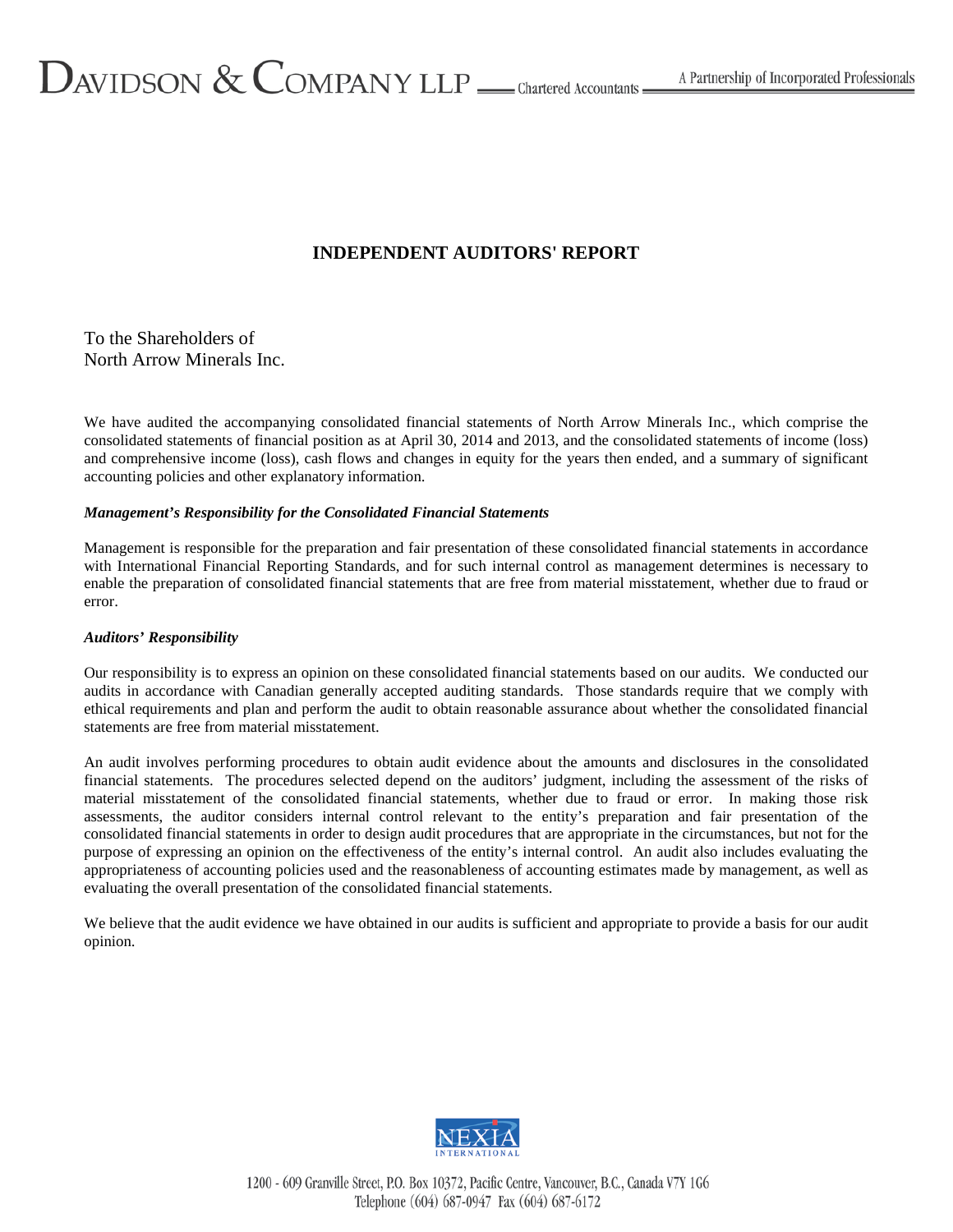## *Opinion*

In our opinion, these consolidated financial statements present fairly, in all material respects, the financial position of North Arrow Minerals Inc. as at April 30, 2014 and 2013, and its financial performance and its cash flows for the years then ended in accordance with International Financial Reporting Standards.

## *Emphasis of Matter*

Without qualifying our opinion, we draw attention to Note 1 in the consolidated financial statements which describes conditions and matters that indicate the existence of a material uncertainty that may cast significant doubt about North Arrow Minerals Inc.'s ability to continue as a going concern.

# **"DAVIDSON & COMPANY LLP"**

Vancouver, Canada Chartered Accountants

August 19, 2014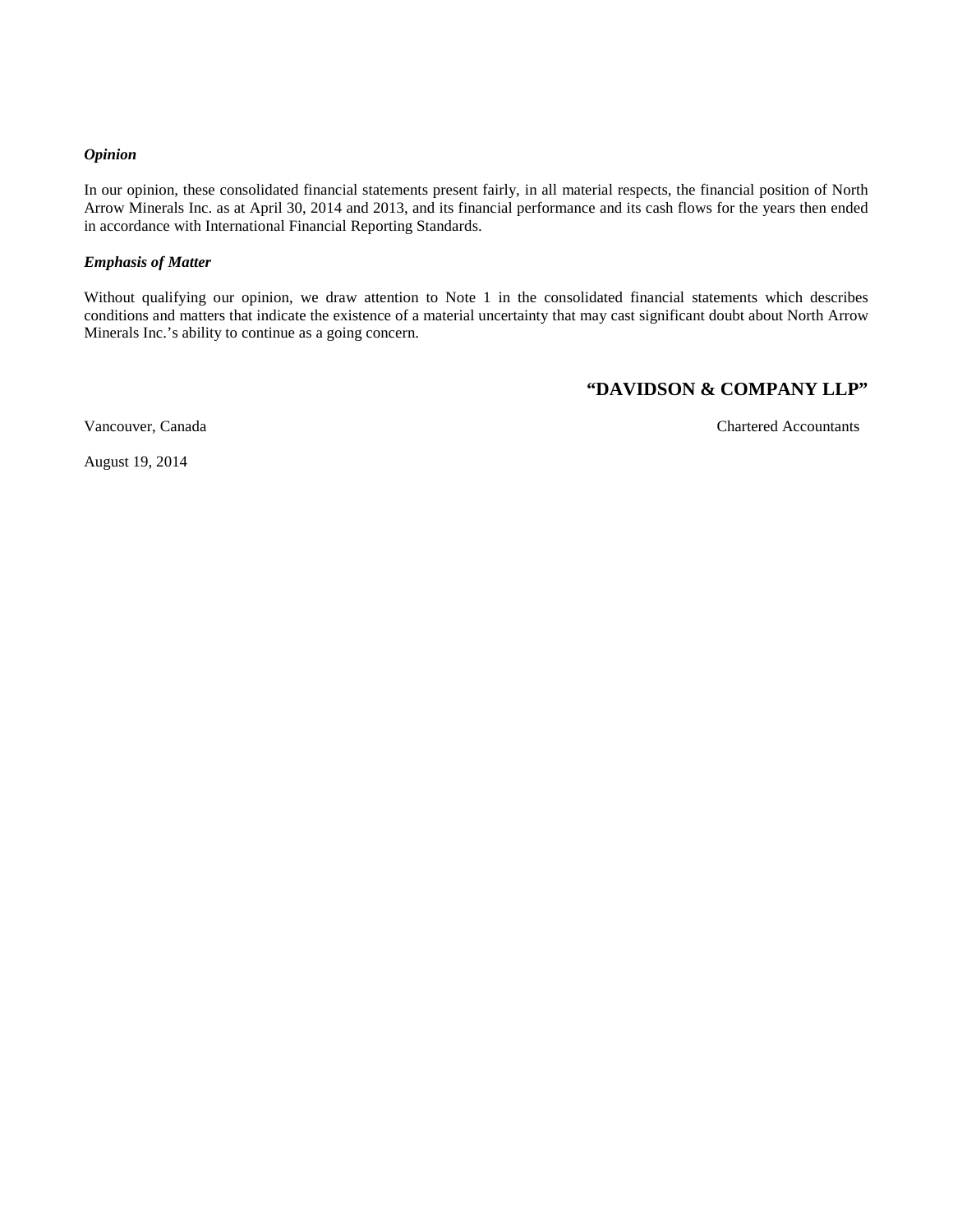# **NORTH ARROW MINERALS INC. CONSOLIDATED STATEMENTS OF FINANCIAL POSITION As at April 30, (Expressed in Canadian Dollars)**

|                                                   | 2014             | 2013            |
|---------------------------------------------------|------------------|-----------------|
| <b>ASSETS</b>                                     |                  |                 |
| <b>Current</b>                                    |                  |                 |
| Cash                                              | \$<br>9,396,969  | \$<br>2,893,755 |
| Receivables (Note 5)                              | 52,472           | 24,936          |
| Marketable securities (Note 6)                    | 1,275            | 1,050           |
| Prepaid expenses                                  | 16,936           |                 |
|                                                   | 9,467,652        | 2,919,741       |
| <b>Equipment</b> (Note 7)                         | 94,697           | 692             |
| <b>Exploration and evaluation assets (Note 8)</b> | 4,350,909        | 1,068,688       |
|                                                   | \$<br>13,913,258 | \$<br>3,989,121 |
| <b>LIABILITIES</b>                                |                  |                 |
| <b>Current</b>                                    |                  |                 |
| Accounts payable and accrued liabilities (Note 9) | \$<br>360,890    | \$<br>218,548   |
| Due to related parties (Note 12)                  | 20,622           | 116,262         |
|                                                   | 381,512          | 334,810         |
| <b>SHAREHOLDERS EQUITY</b>                        |                  |                 |
| Capital stock (Note 11)                           | 24,918,104       | 14,863,029      |
| Share-based payment reserve (Note 11)             | 2,334,073        | 938,235         |
| Investment revaluation reserve                    | (14,213)         | (14, 438)       |
| Deficit                                           | (13,706,218)     | (12, 132, 515)  |
|                                                   |                  |                 |
|                                                   | 13,531,746       | 3,654,311       |
|                                                   | \$<br>13,913,258 | \$<br>3,989,121 |
| Nature and continuance of operations (Note 1)     |                  |                 |

# **Approved and authorized on behalf of the Board on August 19, 2014:**

| "D. Grenville Thomas" | Director | "Blair Murdoch" | Director |
|-----------------------|----------|-----------------|----------|
|-----------------------|----------|-----------------|----------|

The accompanying notes are an integral part of these consolidated financial statements.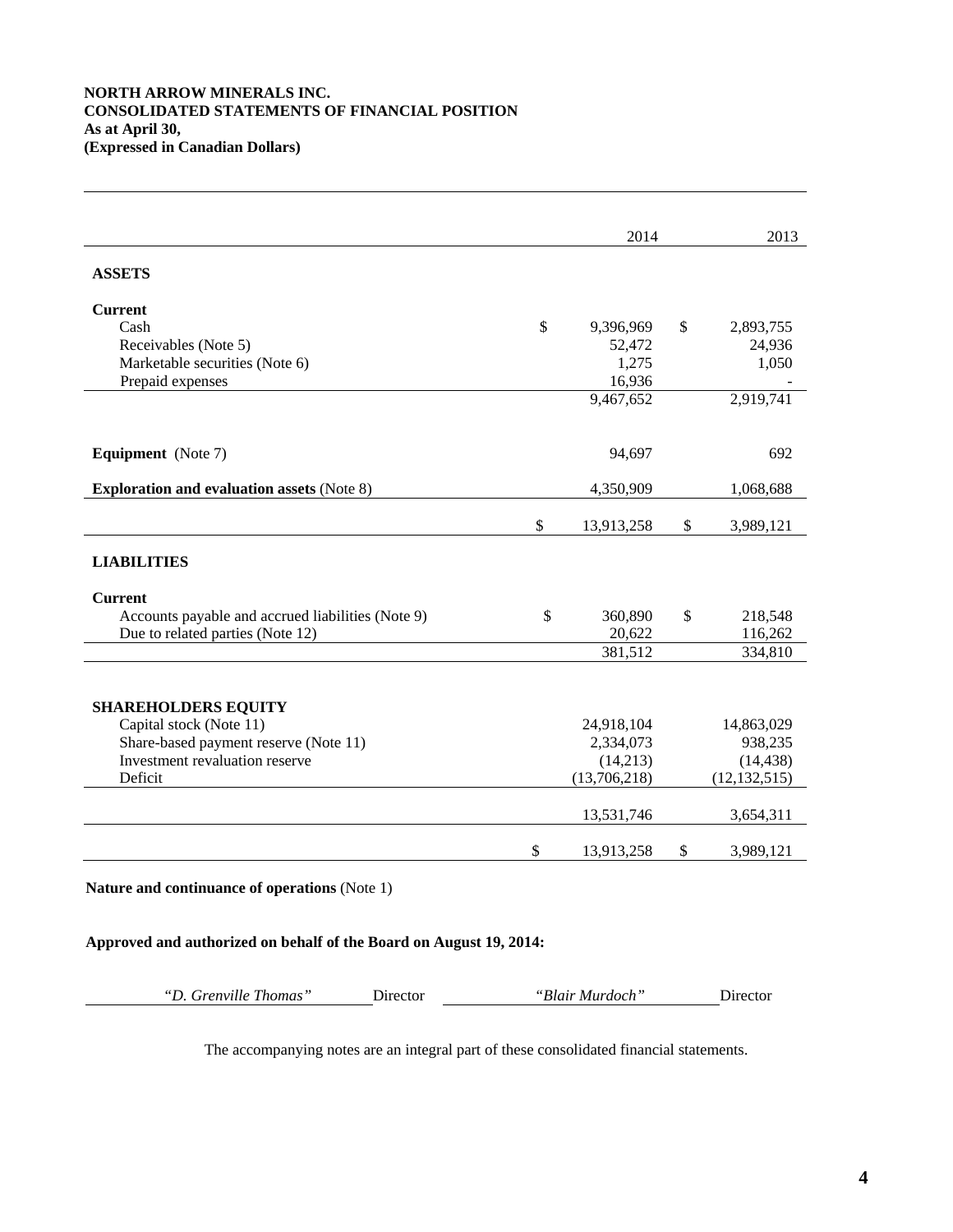# **NORTH ARROW MINERALS INC. CONSOLIDATED STATEMENTS OF INCOME (LOSS) AND COMPREHENSIVE INCOME (LOSS) For the Year Ended April 30, (Expressed in Canadian Dollars)**

|                                                                        | 2014              | 2013          |
|------------------------------------------------------------------------|-------------------|---------------|
|                                                                        |                   |               |
| <b>EXPENSES</b>                                                        |                   |               |
| Advertising, promotion and travel                                      | \$<br>89,356      | \$<br>18,277  |
| Consulting                                                             | 90,420            | 53,335        |
| Depreciation                                                           | 856               | 298           |
| Office, miscellaneous and rent                                         | 115,327           | 32,136        |
| Professional fees                                                      | 68,948            | 49,570        |
| Property investigation costs                                           | 29,712            | 3,053         |
| Regulatory and filing fees                                             | 28,884            | 27,326        |
| Salaries and benefits                                                  | 247,983           | 51,342        |
| Share-based compensation (Note 11)                                     | 831,809           | 25,489        |
|                                                                        |                   |               |
|                                                                        | (1,503,295)       | (260, 826)    |
|                                                                        |                   |               |
| Interest and other income                                              | 57,893            | 401           |
| Interest on convertible note                                           |                   | (35,286)      |
| Accretion on convertible note                                          |                   | (35,737)      |
| Gain on convertible note settlement (Note 10)                          |                   | 478,251       |
| Gain on forgiveness of payables                                        |                   | 91,250        |
| Write-off of exploration and evaluation assets (Note 8)                | (128, 301)        | (132,003)     |
|                                                                        |                   |               |
|                                                                        | (70, 408)         | 366,876       |
|                                                                        |                   |               |
| Net income (loss) for the year                                         | (1,573,703)       | 106,050       |
|                                                                        |                   |               |
| Unrealized gain (loss) on available-for-sale financial assets (Note 6) | 225               | (3,450)       |
|                                                                        |                   |               |
| Comprehensive income (loss) for the year                               | \$<br>(1,573,478) | 102,600<br>\$ |
| Basic and diluted earnings (loss) per share                            | \$<br>(0.04)      | \$<br>0.02    |
|                                                                        |                   |               |
| Weighted average number of common shares                               | 36,602,631        | 5,899,762     |

The accompanying notes are an integral part of these consolidated financial statements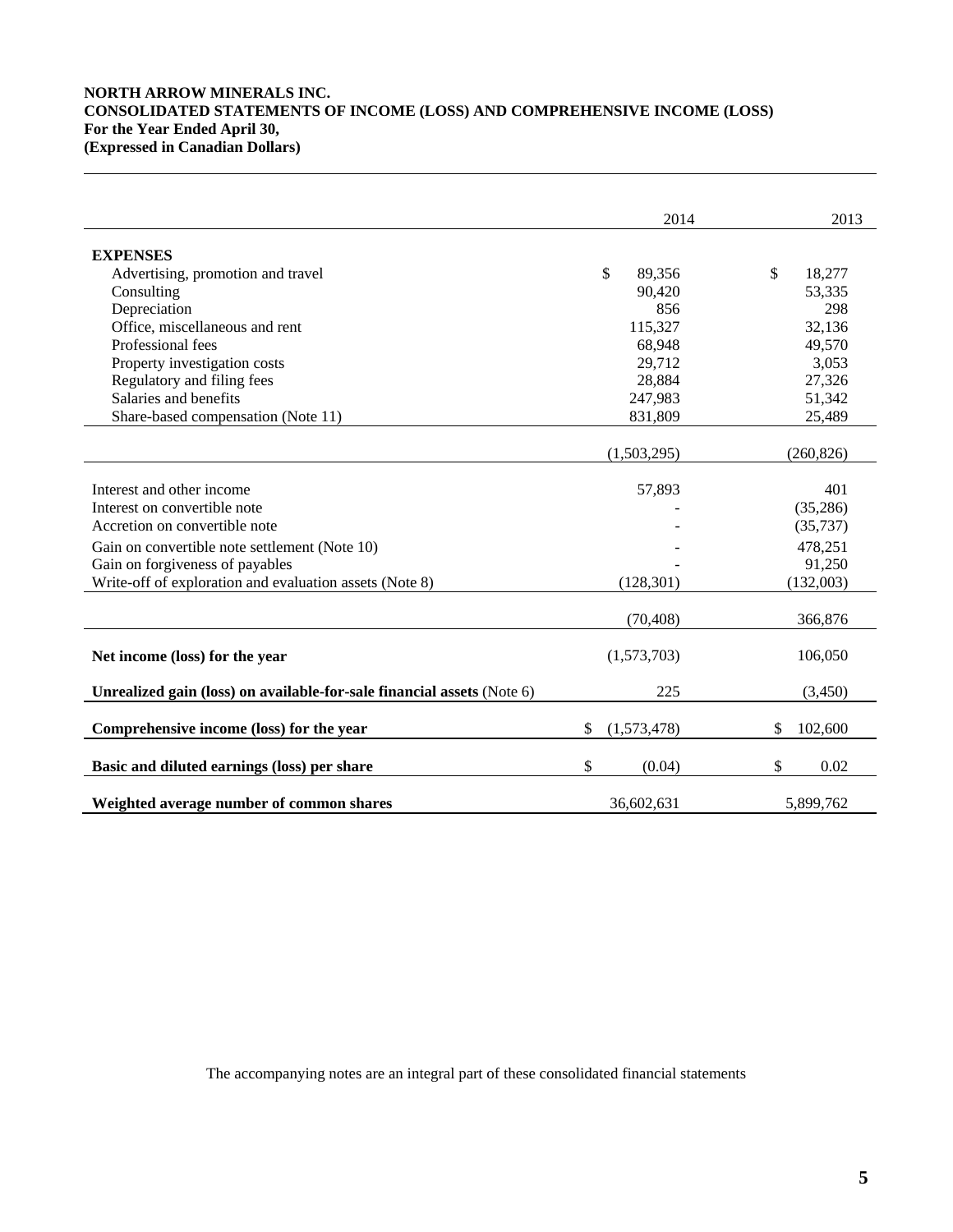|                                                                 | 2014              | 2013            |
|-----------------------------------------------------------------|-------------------|-----------------|
|                                                                 |                   |                 |
| <b>CASH FLOWS FROM OPERATING ACTIVITIES</b>                     |                   |                 |
| Net income (loss) for the year                                  | \$<br>(1,573,703) | \$<br>106,050   |
| Items not involving cash:                                       |                   |                 |
| Depreciation                                                    | 856               | 298             |
| Share-based compensation                                        | 831,809           | 25,489          |
| Write-off of exploration and evaluation assets                  | 128,301           | 132,003         |
| Interest on convertible note                                    |                   | 35,286          |
| Accretion on convertible note                                   |                   | 35,737          |
| Gain on convertible note settlement                             |                   | (478, 251)      |
| Gain on forgiveness of payables                                 |                   | (91,250)        |
| Changes in non-cash working capital items:                      |                   |                 |
| Decrease (increase) in receivables                              | (27, 536)         | 14,933          |
| Increase in prepaid expenses                                    | (16,936)          |                 |
| Increase (decrease) in accounts payable and accrued liabilities | (15,884)          | 29,589          |
| Increase (decrease) in due to related parties                   | (95, 640)         | 82,938          |
|                                                                 | (768, 733)        | (107, 178)      |
|                                                                 |                   |                 |
|                                                                 |                   |                 |
| <b>CASH FLOWS FROM INVESTING ACTIVITIES</b>                     |                   |                 |
| Expenditures on exploration and evaluation assets, net          | (2,684,967)       | (30,005)        |
| Purchase of equipment                                           | (94, 861)         |                 |
|                                                                 | (2,779,828)       |                 |
|                                                                 |                   | (30,005)        |
|                                                                 |                   |                 |
| <b>CASH FLOWS FROM FINANCING ACTIVITIES</b>                     |                   |                 |
| Proceeds from issuance of shares                                | 10,459,050        | 3,000,000       |
| Share issuance costs                                            | (407, 275)        | (16,380)        |
|                                                                 |                   |                 |
|                                                                 | 10,051,775        | 2,983,620       |
| Change in cash during the year                                  | 6,503,214         | 2,846,437       |
|                                                                 |                   |                 |
| Cash, beginning of year                                         | 2,893,755         | 47,318          |
| Cash, end of year                                               | \$<br>9,396,969   | \$<br>2,893,755 |
|                                                                 |                   |                 |
| Cash paid during the year for interest                          | \$                | \$              |
| Cash paid during the year for income taxes                      | \$                | \$              |
|                                                                 |                   |                 |

# **Supplemental disclosure with respect to cash flows (Note 15)**

The accompanying notes are an integral part of these consolidated financial statements.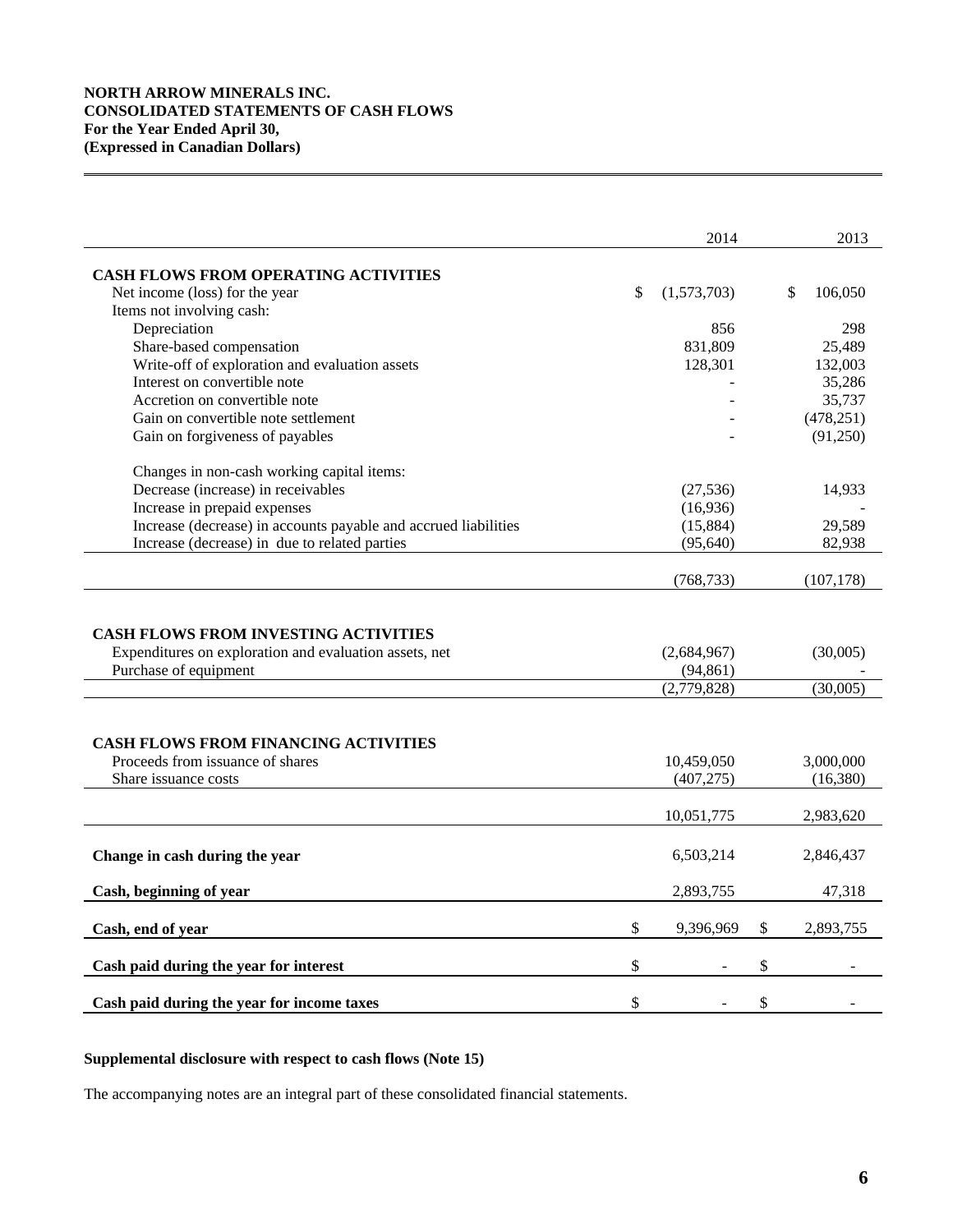# **NORTH ARROW MINERALS INC. CONSOLIDATED STATEMENTS OF CHANGES IN EQUITY (Expressed in Canadian Dollars)**

 $\overline{a}$ 

|                                                      |               |               | Share-based   | Investment               | Equity<br>component of   |                          |              |
|------------------------------------------------------|---------------|---------------|---------------|--------------------------|--------------------------|--------------------------|--------------|
|                                                      | Number of     |               | payment       | revaluation              | convertible              |                          |              |
|                                                      | <b>Shares</b> | Capital Stock | reserve       | reserve                  | note                     | Deficit                  | Total        |
|                                                      |               |               |               |                          |                          |                          |              |
| Balance, April 30, 2012                              | 5,275,831     | \$10,965,436  | \$<br>912,746 | \$(10,988)               | \$137,996                | \$(12, 238, 565)         | \$ (233,375) |
| Share-based compensation                             |               |               | 25,489        |                          |                          | $\overline{\phantom{a}}$ | 25,489       |
| Shares for settlement of<br>convertible debt         | 2,163,910     | 540,977       |               | $\overline{\phantom{0}}$ |                          |                          | 540,977      |
| Private placement<br>Shares issued for               | 20,000,000    | 2,983,620     |               |                          |                          | $\overline{\phantom{a}}$ | 2,983,620    |
| exploration and evaluation<br>assets                 | 1,000,000     | 235,000       |               |                          |                          |                          | 235,000      |
| Settlement of convertible<br>note – equity component |               | 137,996       |               |                          | (137,996)                |                          |              |
| Net income                                           |               |               |               |                          |                          | 106,050                  | 106,050      |
| Investment loss                                      |               |               |               | (3,450)                  |                          |                          | (3,450)      |
|                                                      |               |               |               |                          |                          |                          |              |
| Balance, April 30, 2013                              | 28,439,741    | 14,863,029    | 938,235       | (14, 438)                | ٠                        | (12, 132, 515)           | 3,654,311    |
| Share-based compensation<br>Warrants issued for      |               |               | 831,809       |                          | $\overline{\phantom{a}}$ |                          | 831,809      |
| exploration and evaluation<br>assets                 |               |               | 567,329       |                          | $\overline{a}$           |                          | 567,329      |
| Private placements- net<br>Shares on exercise of     | 21,325,000    | 10,047,725    |               | $\overline{\phantom{a}}$ | $\overline{\phantom{a}}$ | $\overline{a}$           | 10,047,725   |
| options                                              | 15,000        | 4,050         |               | $\overline{\phantom{a}}$ | $\overline{\phantom{a}}$ |                          | 4,050        |
| Fair value of options                                |               | 3,300         | (3,300)       |                          |                          |                          |              |
| exercised<br>Net loss                                |               |               |               |                          | $\overline{\phantom{a}}$ | (1,573,703)              | (1,573,703)  |
| Investment gain                                      |               |               |               | 225                      |                          |                          | 225          |
|                                                      |               |               |               |                          |                          |                          |              |
| Balance, April 30, 2014                              | 49,779,741    | \$24,918,104  | \$2,334,073   | \$(14,213)               | \$<br>$\blacksquare$     | \$(13,706,218)           | \$13,531,746 |

The accompanying notes are an integral part of these consolidated financial statements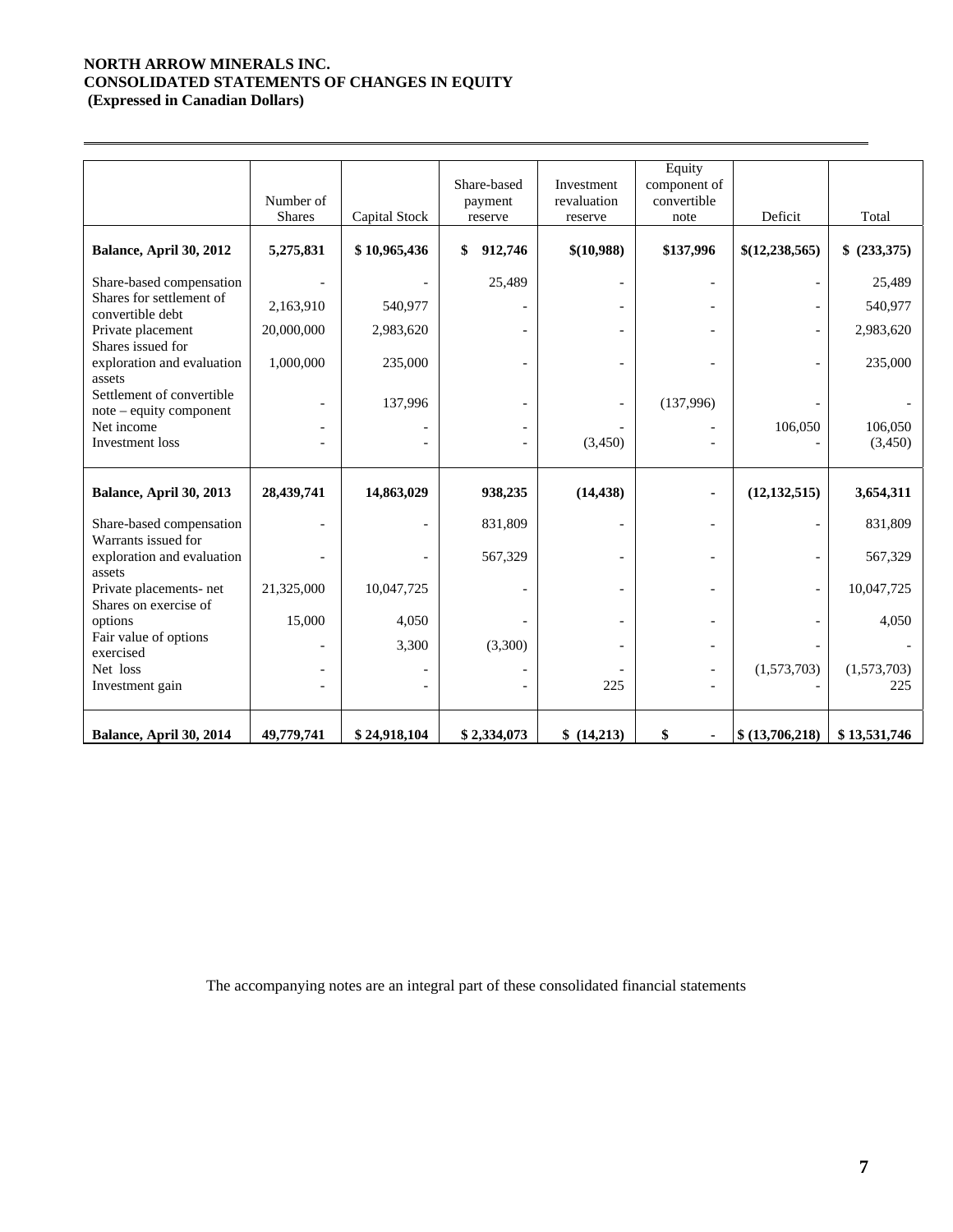# **1. NATURE AND CONTINUANCE OF OPERATIONS**

 $\overline{a}$ 

North Arrow Minerals Inc. (the "Company") is incorporated federally under the laws of the Canada Business Corporations Act ("CBCA").

The consolidated financial statements of the Company are presented in Canadian dollars, which is the functional currency of the Company.The Company trades on the TSX Venture Exchange (TSXV – NAR) and its registered office address is Ste. #860-625 Howe Street, Vancouver, BC, Canada V6C 2T6.

The Company's principal business activity is the acquisition and exploration of exploration and evaluation assets. To date, the Company has not generated significant revenues from operations and is considered to be in the exploration stage.

The Company is in the process of acquiring and exploring its exploration and evaluation assets and has not yet determined whether these properties contain reserves that are economically recoverable. These financial statements have been prepared on the assumption that the Company will continue in operation for the foreseeable future and will be able to realize assets and discharge liabilities in the normal course of operations. At April 30, 2014, the Company has a deficit of \$13,706,218, no current source of revenue and may require additional funding to meet its planned activities beyond the upcoming fiscal year. The Company's continuation as a going concern is dependent on the successful results from its mineral property exploration activities and its ability to raise equity capital or borrowings sufficient to meet current and future obligations. There can be no assurances that management' s plans for the Company will be successful. These material uncertainties may cast significant doubt upon the Company's ability to continue as a going concern. These financial statements do not include any adjustments to the recoverability and classification of assets and liabilities that might be necessary, should the Company be unable to continue as a going concern.

# **2. BASIS OF PRESENTATION**

# **Statement of Compliance**

These consolidated financial statements have been prepared in accordance with International Financial Reporting Standards ("IFRS") as issued by the International Accounting Standards Board ("IASB") and interpretations of the International Financial Reporting Interpretations Committee ("IFRIC"). These financial statements are presented in Canadian dollars unless otherwise noted.

# **Principles of Consolidation**

These consolidated financial statements include the accounts of the Company and its wholly-owned inactive subsidiary Compania Minera North Arrow Chile Limitada ("Minera"). All inter-company transactions and balances have been eliminated upon consolidation.

## **Significant accounting judgments, estimates and assumptions**

The preparation of financial statements in conformity with IFRS requires management to make certain estimates, judgments and assumptions that affect the reported amounts of assets and liabilities at the date of the financial statements and the reported revenues and expenses during this period.

Although management uses historical experiences and its best knowledge of the amount, events or actions to form the basis for judgments and estimates, actual results may differ from these estimates.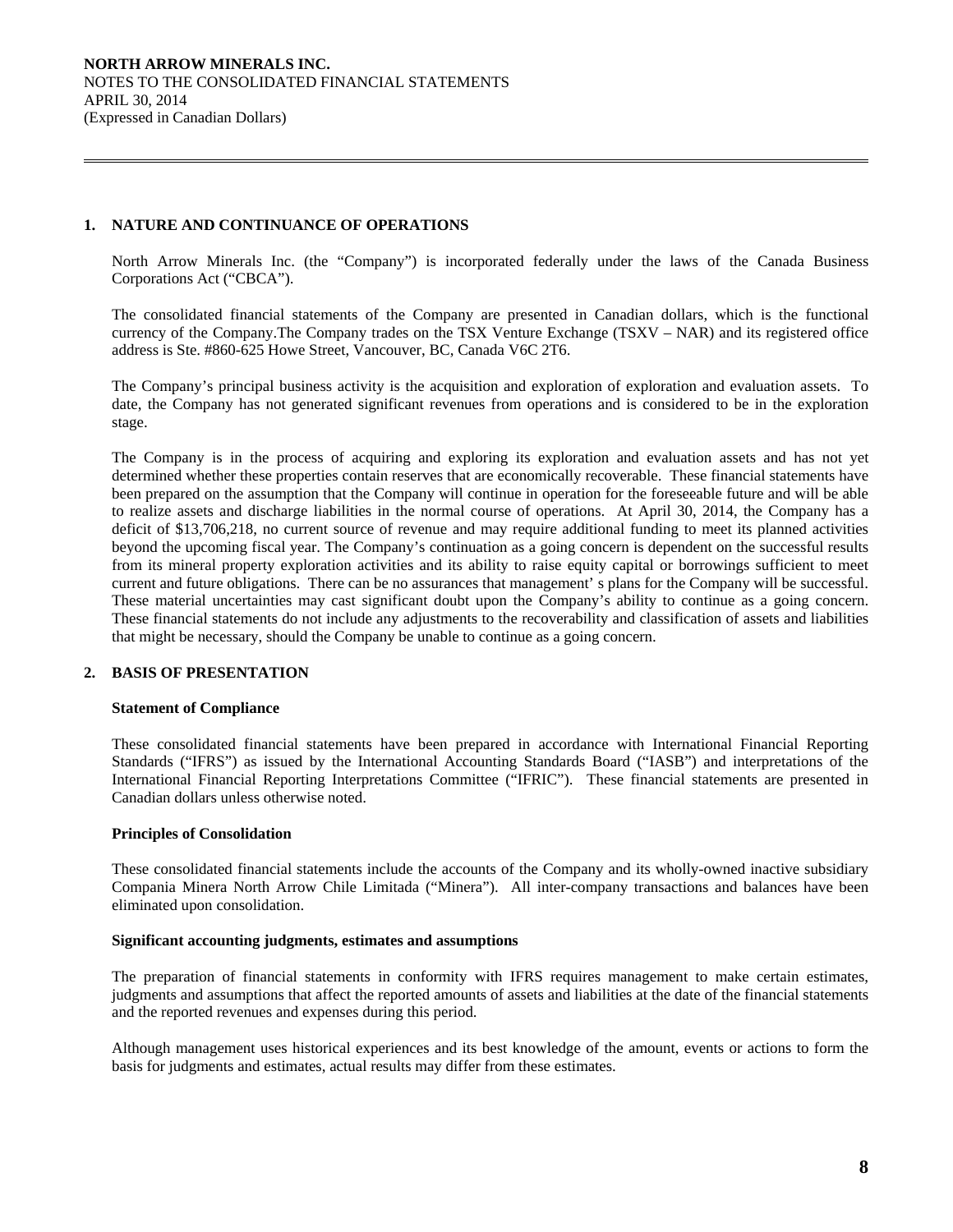## **2. BASIS OF PRESENTATION - continued**

 $\overline{a}$ 

#### **Significant accounting judgments, estimates and assumptions** *-* **continued**

The most significant accounts that require estimates as the basis for determining the stated amounts include the recoverability of exploration and evaluation assets, valuation of share-based payments, and valuation of deferred tax amounts.

Critical judgments exercised in applying accounting policies that have the most significant effect on the amounts recognized in the consolidated financial statements are as follows:

(i) Economic recoverability and probability of future benefits of exploration and evaluation costs*.* 

 Management has determined that exploration, evaluation and related costs incurred which were capitalized may have future economic benefits and may be economically recoverable. Management uses several criteria in its assessments of economic recoverability and probability of future economic benefits including geologic and other technical information, history of conversion of mineral deposits with similar characteristics to its own properties to proven and probable mineral reserves, the quality and capacity of existing infrastructure facilities, evaluation of permitting and environmental issues and local support for the project.

(ii) Valuation of share-based payments

The Company uses the Black-Scholes Option Pricing Model for valuation of share-based payments. Option pricing models require the input of subjective assumptions including expected price volatility, interest rates and forfeiture rate. Changes in the input assumptions can materially affect the fair value estimate and Company's earnings and equity reserves.

(iii) Income taxes

In assessing the probability of realizing income tax assets, management makes estimates related to expectations of future taxable income, applicable tax opportunities, expected timing of reversals of existing temporary differences and the likelihood that tax positions taken will be sustained upon examination by applicable tax authorities. In making its assessments, management gives additional weight to positive and negative evidence that can be objectively verified.

### **3. SIGNIFICANT ACCOUNTING POLICIES**

### **a) Foreign currencies**

 The functional currency is the currency of the primary economic environment in which the entity operates. The functional currency of both the Company and its subsidiary is the Canadian Dollar. The functional currency determinations were conducted through an analysis of the consideration factors identified in IAS 21, The Effects of Changes in Foreign Exchange Rates ("IAS 21").

 Any transactions in currencies other than the functional currency have been translated to the Canadian dollar in accordance with IAS 21. Transactions in currencies other than the functional currency are recorded at the rates of exchange prevailing on dates of transactions. At the end of each reporting period, monetary assets and liabilities that are denominated in foreign currencies are translated at the rates prevailing at that date. Non-monetary assets and liabilities carried at fair value that are denominated in foreign currencies are translated at rates prevailing at the date when the fair value was determined. All gains and losses on translation of these foreign currency transactions are included in the statements of comprehensive loss. Non-monetary items that are measured in terms of historical cost in a foreign currency are not retranslated.

The Company's presentation currency is the Canadian dollar ("\$").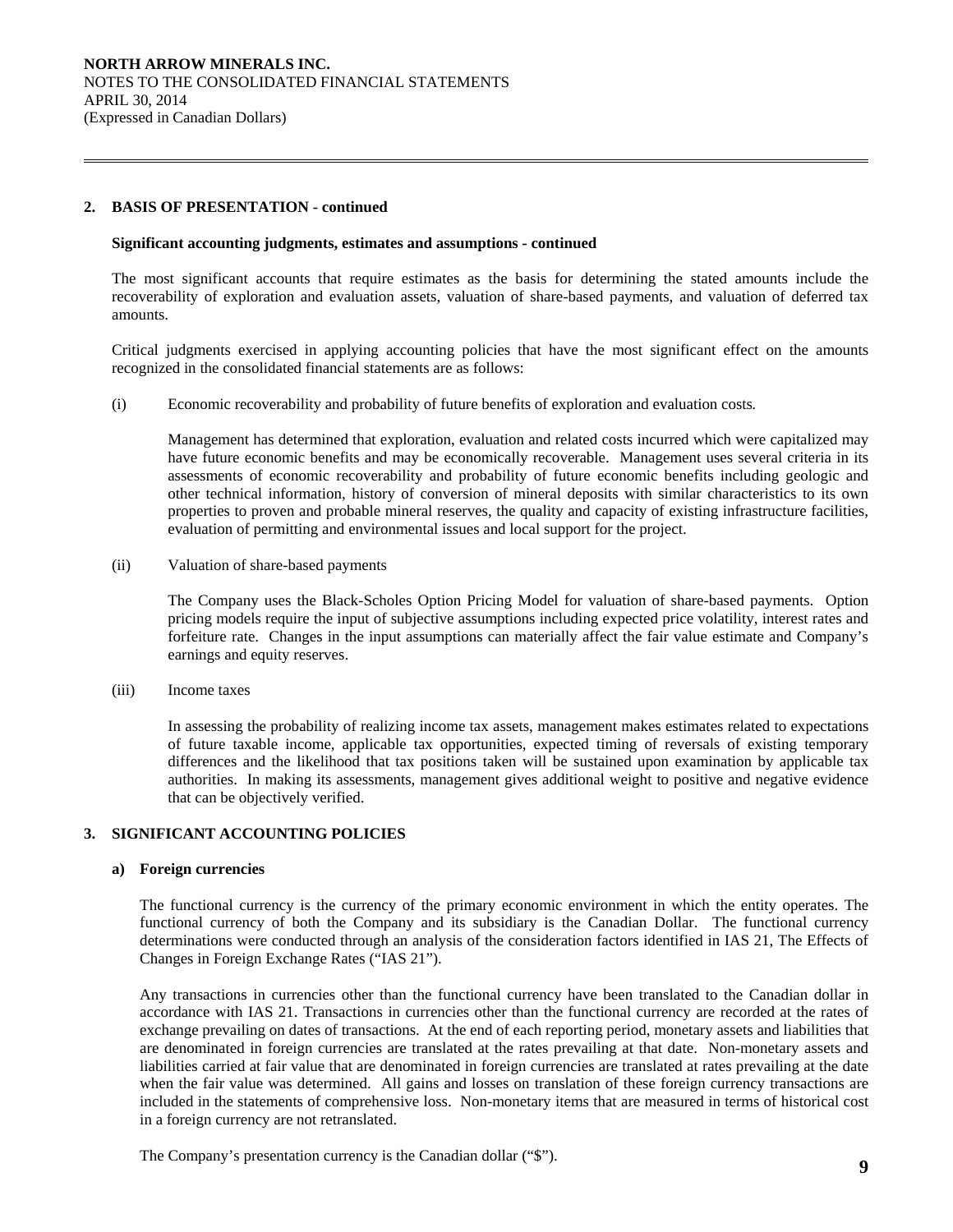#### **b) Loss per share**

 $\overline{a}$ 

 Basic earnings (loss) per share is computed by dividing earnings (loss) available to common shareholders by the weighted average number of common shares outstanding during the year. The computation of diluted earnings (loss) per share assumes the conversion, exercise or contingent issuance of securities only when such conversion, exercise or issuance would have a dilutive effect on the earnings (loss) per share. The calculation proved to be antidilutive for fiscal 2014 and 2013.

#### **c) Share-based compensation**

 The Company grants stock options to buy common shares of the Company to directors, officers, employees and service providers. The board of directors grants such options for periods of up to five years, with vesting periods determined at its sole discretion and at prices equal to or greater than the closing market price on the day preceding the date the options were granted. An individual is classified as an employee when the individual is an employee for legal or tax purposes (direct employee) or provides services similar to those performed by a direct employee.

 The fair value of options granted to employees is measured at grant date, using the Black-Scholes option pricing model, and is recognized over the period during which the share purchase options vest. The fair value of the share purchase options granted is measured taking into account the terms and conditions upon which the share purchase options were granted. Share-based payments to non-employees are measured at the fair value of goods or services received or the fair value of the equity instrument issued, if it is determined the fair value of the goods or services cannot be reliably measured, and are recorded at the date the goods or services are received. At each financial position reporting date, the amount recognized as an expense is adjusted to reflect the actual number of share purchase options that are expected to vest.

### **d) Equipment**

Equipment is stated at cost less accumulated depreciation and any impairment in value.

 The initial cost of an asset is comprised of its purchase price and any directly attributable costs in bringing the asset to its working condition and location for its intended use. Expenditures incurred after the asset has been put into operation, such as repairs, maintenance and overhaul costs, are normally recognized as expense in the period the costs are incurred. In situations where it can be clearly demonstrated that the expenditures have improved the condition of the asset beyond the originally assessed standard of performance, the expenditures are capitalized as an additional cost of equipment.

Assets are depreciated at the following rates:

| Office and computer equipment | 30% declining balance |
|-------------------------------|-----------------------|
| Field equipment               | 20% declining balance |

 The remaining useful lives, residual values and depreciation method are reviewed and adjusted, if appropriate, at financial year-end to ensure that the periods and method of depreciation are consistent with the expected pattern of economic benefits from the items of equipment.

 The carrying values of equipment are reviewed for impairment at the end of each reporting period or when events or changes in circumstances indicate that the carrying value may not be recoverable.

 An item of equipment is derecognized when either it has been disposed or when it is permanently withdrawn from use and no future economic benefits are expected from its use or disposal. Any gains or losses arising on the retirement and disposal of an item of equipment are included in the statement of loss and comprehensive loss in the period of retirement or disposal.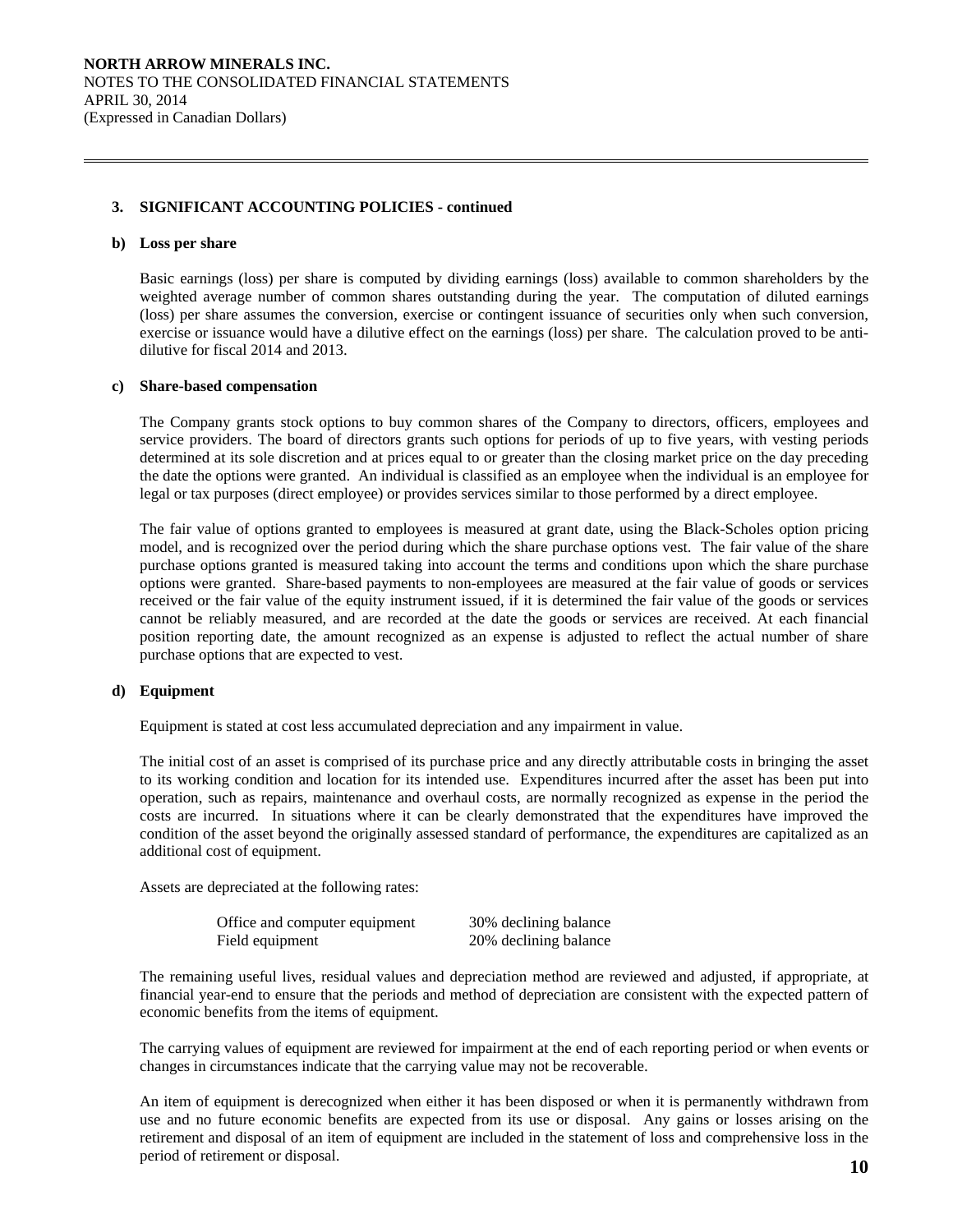## **e) Exploration and evaluation assets**

 $\overline{a}$ 

 Costs directly related to the acquisition, exploration and evaluation of mineral properties are capitalized once the legal rights to explore the properties have been obtained. When it is determined that such costs will be recouped through successful development and exploitation, expenditures are transferred to tangible assets and depreciated over the expected productive life of the asset. Costs for a producing prospect are amortized on a unit-of-production method based on the estimated life of the ore reserves, while costs for the prospects abandoned are written off.

 Impairment reviews for deferred exploration and evaluation costs are carried out on a project by project basis, with each project representing a single cash generating unit. An impairment review is undertaken at the end of each reporting period or when indicators of impairment arise but typically when one or more of the following circumstances apply:

- Unexpected geological occurrences that render the resource uneconomic;
- Title to the asset is compromised;
- Fluctuations in metal prices that render the project uneconomic;
- Variation in the currency of operations; and
- Threat to political stability in the country of operation.

 From time to time, the Company may acquire or dispose of properties pursuant to the terms of option agreements. Due to the fact that options are exercisable entirely at the discretion of the optionee, the amounts payable or receivable are not recorded. Option payments are recorded as exploration and evaluation assets or recoveries when the payments are made or received.

 The recoverability of the amounts capitalized for the undeveloped resource properties is dependent upon the determination of economically recoverable ore reserves, confirmation of the Company's interest in the underlying mineral claims, the ability to farm out its resource properties, the ability to obtain the necessary financing to complete their development and future profitable production or proceeds from the disposition thereof.

 Title to resource properties involves certain inherent risks due to the difficulties of determining the validity of certain claims as well as the potential for problems arising from the frequently ambiguous conveyancing history characteristic of many resource properties. The Company has investigated title to all of its resource properties and, to the best of its knowledge, title to all of its properties are in good standing.

# **f) Impairment**

 At the end of each reporting period the carrying amounts of the Company's assets are reviewed to determine whether there is any indication that those assets are impaired. If any such indication exists, the recoverable amount of the asset is estimated in order to determine the extent of the impairment, if any. The recoverable amount is the higher of fair value less costs to sell and value in use. Fair value is determined as the amount that would be obtained from the sale of the asset in an arm's length transaction between knowledgeable and willing parties. In assessing value in use, the estimated future cash flows are discounted to their present value using a pre-tax discount rate that reflects current market assessments of the time value of money and the risks specific to the asset. If the recoverable amount of an asset is estimated to be less than its carrying amount, the carrying amount of the asset is reduced to its recoverable amount and the impairment loss is recognized in the statement of loss for the period. For an asset that does not generate independent cash inflows, the recoverable amount is determined for the cash generating unit to which the asset belongs.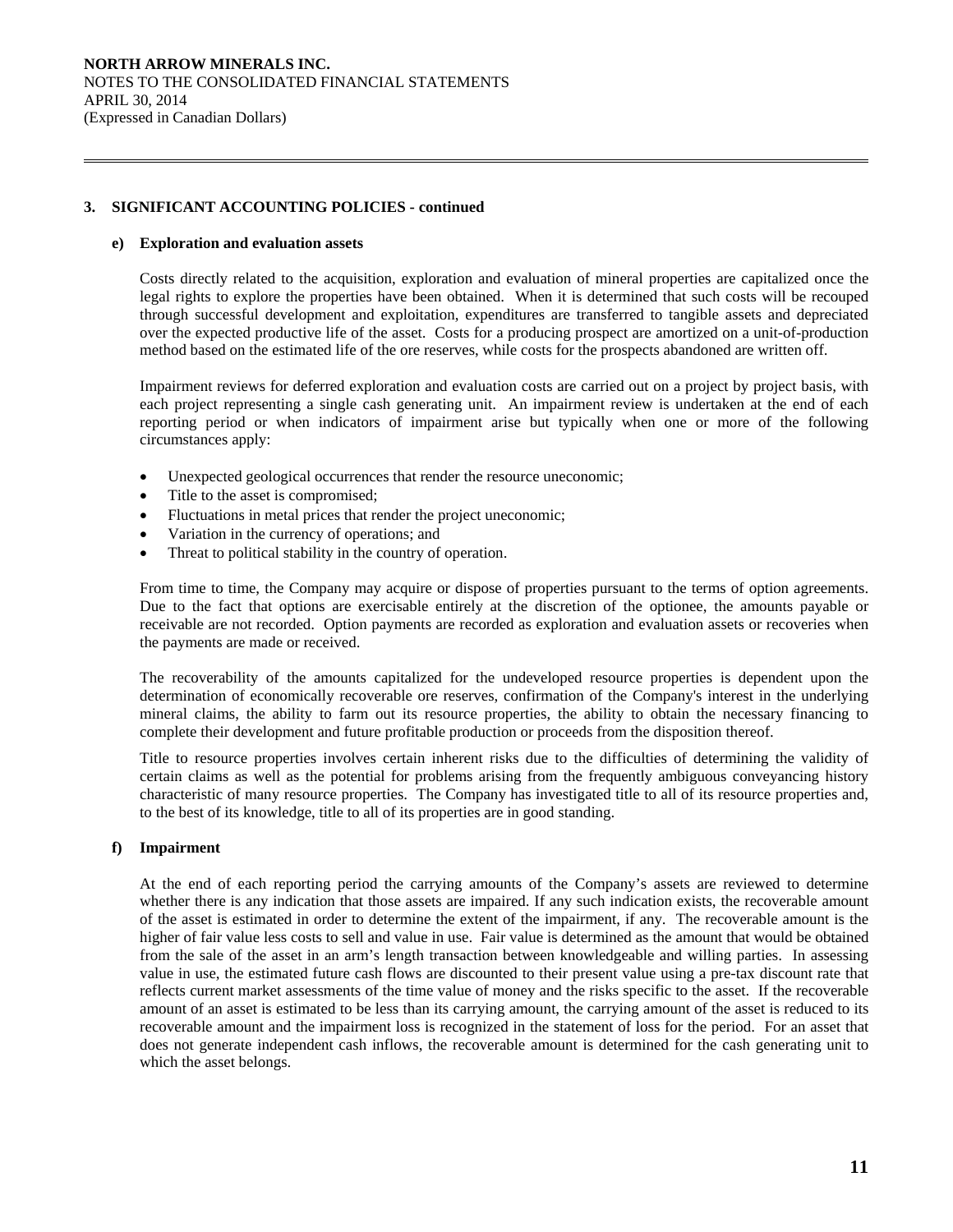### **f) Impairment – continued**

 $\overline{a}$ 

 Where an impairment loss subsequently reverses, the carrying amount of the asset (or cash generating unit) is increased to the revised estimate of its recoverable amount, but to an amount that does not exceed the carrying amount that would have been determined had no impairment loss been recognized for the asset (or cash generating unit) in prior years. A reversal of an impairment loss is recognized immediately in profit or loss.

## **g) Marketable securities**

Marketable securities are measured at fair value and consist of shares listed on the TSX Venture Exchange.

#### **h) Financial instruments**

#### **Financial assets**

Financial assets are classified into one of the following categories:

- fair value through profit or loss ("FVTPL");
- available for sale ("AFS");
- held-to-maturity ("HTM"); and,
- loans and receivables.

The classification is determined at initial recognition and depends on the nature and purpose of the financial asset.

(i) FVTPL financial assets

Financial assets are classified as FVTPL when the financial asset is held for trading or it is designated as FVTPL.

A financial asset is classified as held for trading if:

- it has been acquired principally for the purpose of selling in the near future;
- it is a part of an identified portfolio of financial asset that the Company manages and has an actual pattern of short-term profit-taking; or
- it is a derivative that is not designated and effective as a hedging instrument.

 Financial assets classified as FVTPL are stated at fair value with any resultant gain or loss recognized in profit or loss. The net gain or loss recognized incorporates any dividend or interest earned on the financial asset.

The Company has classified cash as FVTPL.

(ii) AFS financial assets

 Investments held by the Company that are classified as AFS are stated at fair value. Gains and losses arising from changes in fair value are recognized directly in accumulated other comprehensive income. Interest calculated using the effective interest method and foreign exchange gains and losses on monetary assets, are recognized directly in profit or loss rather than equity. When an investment is disposed of or is determined to be impaired, the cumulative gain or loss previously recognized in accumulated other comprehensive income is included in the statement of loss for the period.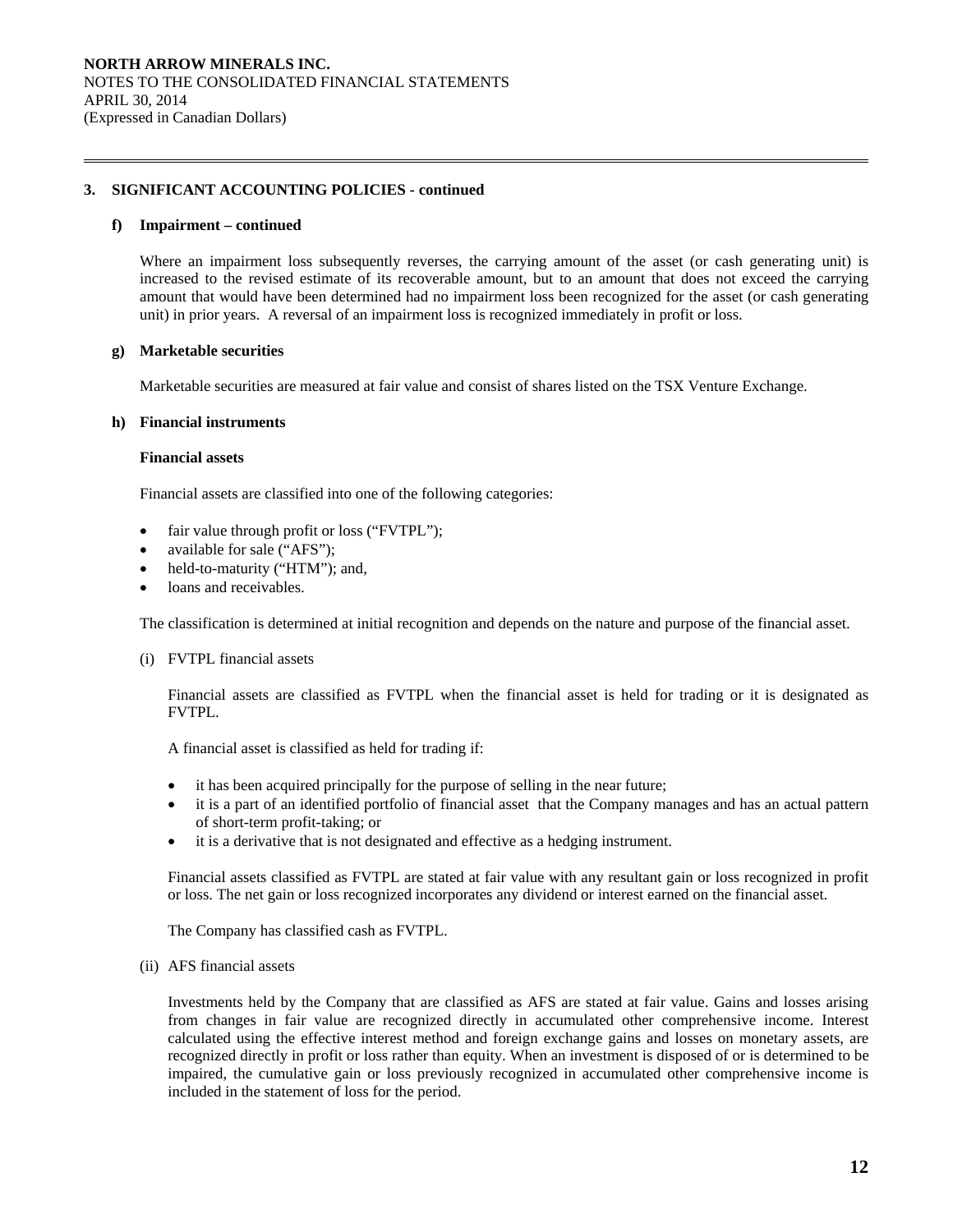#### **h) Financial instruments - continued**

 $\overline{a}$ 

#### **Financial assets - continued**

 The fair value of AFS monetary assets denominated in a foreign currency is translated at the spot rate at the statement of financial position date. The change in fair value attributable to translation differences due to a change in amortized cost of the asset is recognized in profit or loss, while all other changes are recognized in equity.

The Company has classified marketable securities as AFS financial assets.

(iii) HTM investments

 HTM investments are recognized on a trade-date basis and are initially measured at fair value, including transaction costs.

(iv) Loans and receivables

 Trade receivables, loans, and other receivables that have fixed or determinable payments that are not quoted in an active market are classified as loans and receivables.

 Loans and receivables are initially recognized at the transaction value and subsequently carried at amortized cost less impairment losses. The impairment loss of receivables is based on a review of all outstanding amounts at year end. Bad debts are written off during the year in which they are identified. Interest income is recognized by applying the effective interest rate, except for short-term receivables when the recognition of interest would be immaterial.

The Company has classified receivables as loans and receivables.

(v) Effective interest method

 The effective interest method calculates the amortized cost of a financial asset and allocates interest income over the corresponding period. The effective interest rate is the rate that discounts estimated future cash receipts over the expected life of the financial instrument, or, where appropriate, a shorter period.

(vi) Impairment of financial assets

 Financial assets, other than those at FVTPL, are assessed for indicators of impairment at each period end. Financial instruments are impaired when there is objective evidence that, as a result of one or more events that occurred after the initial recognition of the financial instrument, the estimated future cash flows of the investment have been impacted. Objective evidence of impairment could include the following:

- significant financial difficulty of the issuer or counterparty;
- default or delinquency in interest or principal payments; or
- it has become probable that the borrower will enter bankruptcy or financial reorganization.

For financial instruments carried at amortized cost, the amount of the impairment is the difference between the asset's carrying amount and the present value of the estimated future cash flows, discounted at the financial instrument's original effective interest rate.

The carrying amount of all financial instruments, excluding trade receivables, is directly reduced by the impairment loss. The carrying amount of trade receivables is reduced through the use of an allowance account. Changes in the carrying amount of the allowance account are recognized in profit or loss.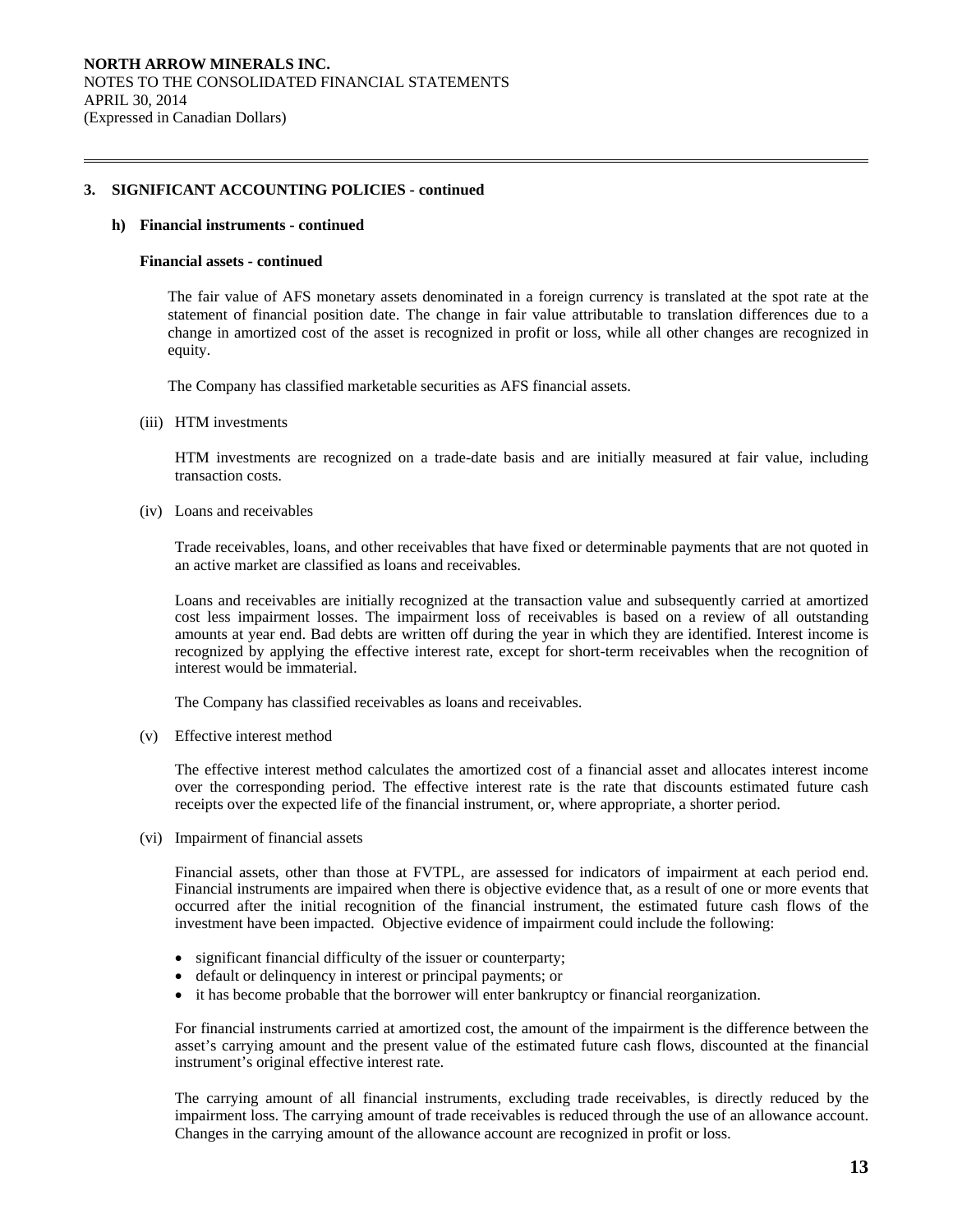#### **h) Financial instruments - continued**

 $\overline{a}$ 

#### **Financial assets - continued**

With the exception of AFS equity instruments, if, in a subsequent period, the amount of the impairment loss decreases and the decrease relates to an event occurring after the impairment was recognized, the previously recognized impairment loss is reversed through profit or loss. On the date of impairment reversal, the carrying amount of the financial instrument cannot exceed its amortized cost had impairment not been recognized.

(vii) Derecognition of financial assets

A financial instrument is derecognized when:

- the contractual right to the asset's cash flows expire; or
- if the Company transfers the financial instrument and all risks and rewards of ownership to another entity.

#### **Financial liabilities**

Financial liabilities are classified into one of the following categories:

- fair value through profit or loss ("FVTPL"); or
- other financial liabilities.

The classification is determined at initial recognition and depends on the nature and purpose of the financial liability.

(i) FVTPL financial liabilities

 This category comprises derivatives, or liabilities acquired or incurred principally for the purpose of selling or repurchasing it in the near term. They are carried in the statements of financial position at fair value with changes in fair value recognized in the statement of income (loss) and comprehensive income (loss).

(ii) Other financial liabilities

 This category includes amounts due to related parties and accounts payable and accrued liabilities. These are initially measured at fair value, net of transaction costs, and are subsequently measured at amortized cost using the effective interest method, with interest expense recognized on an effective yield basis.

 The Company has classified accounts payable and accrued liabilities and due to related parties as other financial liabilities.

(iii) Effective interest method

 The effective interest method calculates the amortized cost of a financial liability and allocates interest expense over the corresponding period. The effective interest rate is the rate that discounts estimated future cash receipts over the expected life of the financial liability, or, where appropriate, a shorter period.

 Income is recognized on an effective interest basis for debt instruments other than those financial instruments classified as FVTPL.

(iv) Derecognition of financial liabilities

Financial liabilities are derecognized when the Company's obligations are discharged, cancelled or they expire.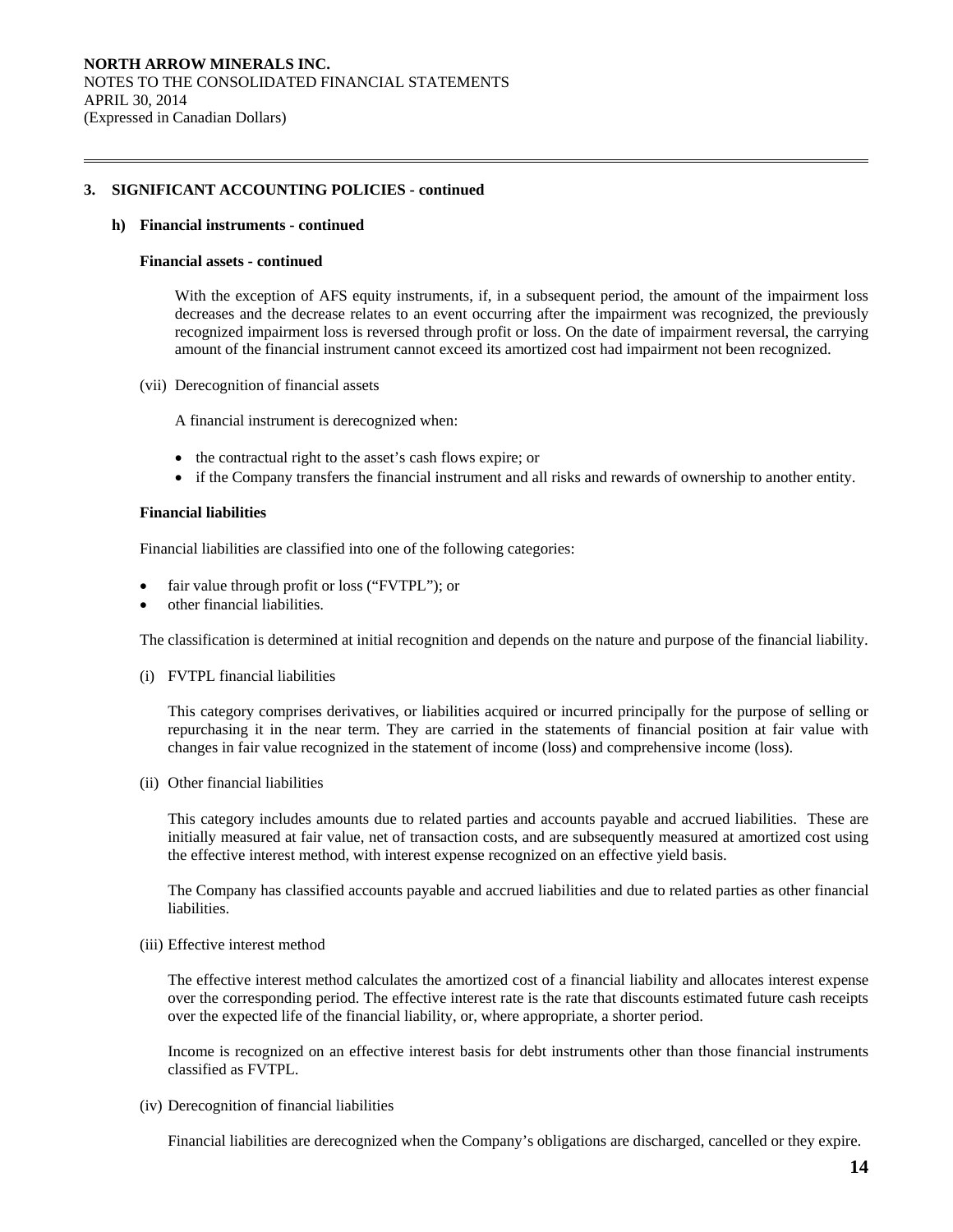#### **i) Income taxes**

 $\overline{a}$ 

 Income tax expense consists of current and deferred tax expense. Income tax expense is recognized in the statements of income (loss) and comprehensive income (loss).

 Current tax expense is the expected tax payable on the taxable income for the year, using tax rates enacted or substantively enacted at period end, adjusted for amendments to tax payable with regards to previous years.

 Deferred tax assets and liabilities are recognized for future tax consequences attributable to differences between the financial statement carrying amounts of existing assets and liabilities and their respective tax bases. Deferred tax assets and liabilities are measured using the enacted or substantively enacted tax rates expected to apply when the asset is realized or the liability settled.

 The effect on tax assets and liabilities of a change in tax rates is recognized in income in the period that substantive enactment occurs.

 A deferred tax asset is recognized to the extent that it is probable that future taxable profits will be available against which the asset can be utilized. To the extent that the Company does not consider it probable that a deferred tax asset will be recovered, it will not be recognized.

The following temporary differences do not result in deferred tax assets or liabilities:

- the initial recognition of assets or liabilities that do not affect accounting or taxable profit
- goodwill
- differences relating to investment in subsidiaries to the extent that they will probably not reverse in the foreseeable future.

 Deferred tax assets and liabilities are offset when there is a legally enforceable right to set off current tax assets against current tax liabilities and when they relate to income taxes levied by the same taxation authority and the Company intends to settle its current tax assets and liabilities on a net basis.

### **j) Environmental rehabilitation**

 A legal or constructive obligation to incur restoration, rehabilitation and environmental costs arises when environmental disturbance is caused by the exploration or development of a mineral property interest. Such costs arising from the decommissioning of plant and other site preparation work, discounted to their net present value, are provided for and capitalized at the start of each project to the carrying amount of the asset, along with a corresponding liability as soon as the obligation to incur such costs arises. The timing of the actual rehabilitation expenditure is dependent on a number of factors such as the life and nature of the asset, the operating license conditions and, when applicable, the environment in which the mine operates.

 Discount rates using a pre-tax rate that reflect the time value of money are used to calculate the net present value. The rehabilitation asset is depreciated on the same basis as mining assets. The Company's estimates of reclamation costs could change as a result of changes in regulatory requirements and assumptions regarding the amount and timing of the future expenditures. These changes are recorded directly to mining assets with a corresponding entry to the rehabilitation provision. The Company's estimates are reviewed annually for changes in regulatory requirements, effects of inflation and changes in estimates.

 Changes in the net present value, excluding changes in the Company's estimates of reclamation costs, are charged to profit and loss for the period. The costs of rehabilitation projects that were included in the rehabilitation provision are recorded against the provision as incurred.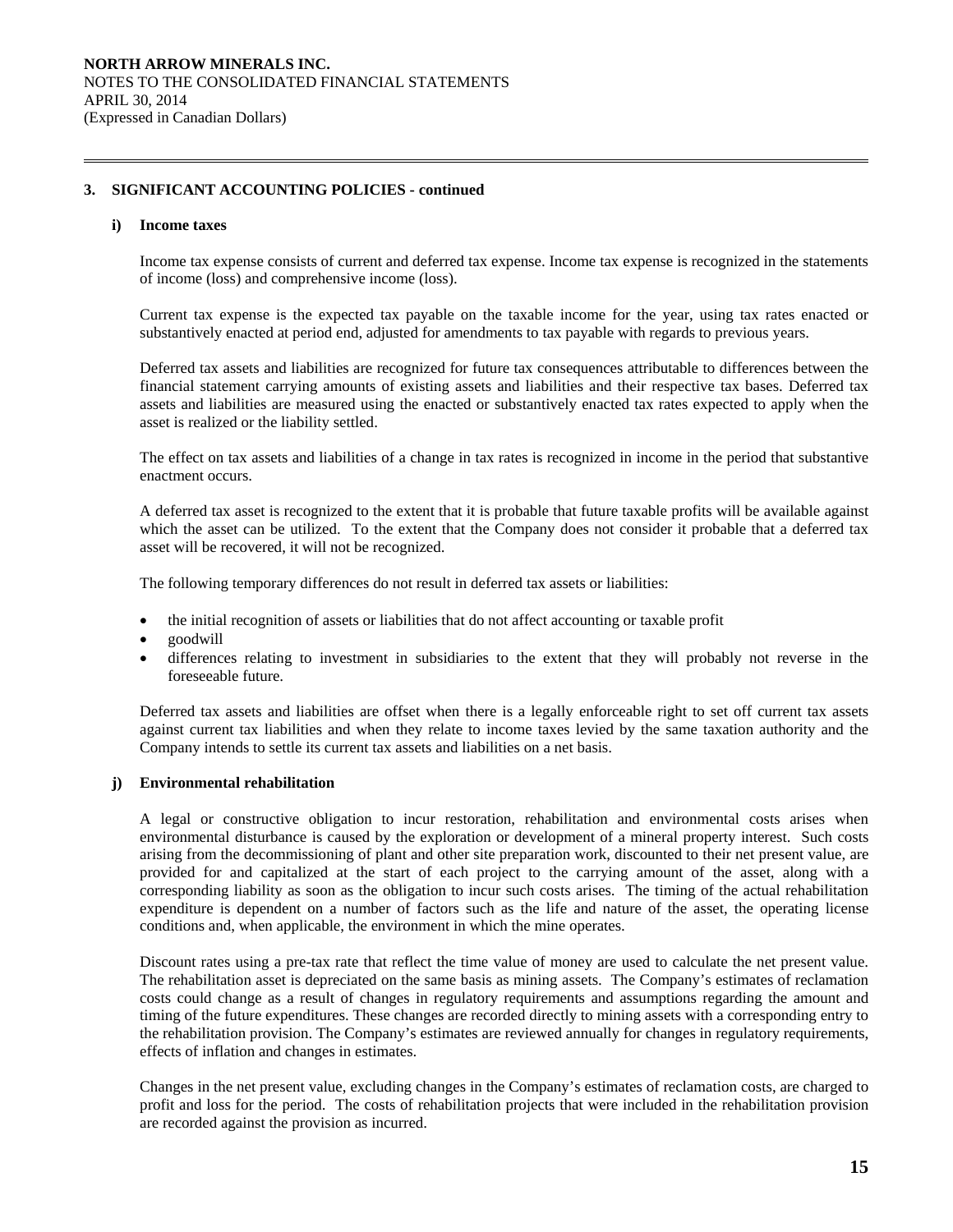#### **i) Environmental rehabilitation - continued**

 The Company has no material restoration, rehabilitation and environmental obligations as the disturbance to date is limited.

### **k) Flow-through shares**

 $\overline{a}$ 

The Company can issue flow-through shares to finance exploration programs undertaken in Canada. Pursuant to the terms of the flow-through share subscription agreements, these shares transfer the tax deductibility of qualifying mineral expenditures to investors. On issuance, the Company bifurcates the flow-through share into i) a flowthrough share premium liability, equal to the estimated premium, if any, investors pay for the flow-through feature, which is recognized as a liability and ii) share capital. Upon qualifying expenses being incurred, the Company derecognizes the liability and the premium is recognized as other income.

### **l) New Accounting pronouncements**

The Company has adopted the following revised standards effective May 1, 2013.

- i. IFRS 10: Consolidated Financial Statements builds on existing principles by identifying the concept of control as the determining factor in whether an entity should be included within the consolidated financial statements of the parent company. The standard provides additional guidance to assist in the determination of control where this is difficult to assess. The adoption of this standard had no impact on the Company's consolidated financial statements.
- ii. IFRS 11: Joint Arrangements is intended to provide for a more realistic reflection of joint arrangements by focusing on the rights and obligations of the arrangement, rather than its legal form. The standard addresses inconsistencies in the reporting of joint arrangements by requiring a single method to account for interests in jointly controlled entities. The adoption of this standard had no impact on the Company's consolidated financial statements.
- iii. IFRS 12: Disclosure of Interests in Other Entities which combines, enhances and replaces the disclosure requirements for subsidiaries, joint arrangements, associates and unconsolidated structured entities. The adoption of this standard had no impact on the Company's consolidated financial statements.
- iv. IFRS 13: Fair Value Measurement which defines fair value, sets out in a single IFRS framework for measuring fair value, and requires disclosures about fair value measurements. The adoption of this standard is prospective and had nonmaterial impact on the Company's consolidated financial statements.
- v. IAS 1: Presentation of Financial Statements that require an entity to group items presented in the statement of other comprehensive income on the basis of whether they may be reclassified to profit or loss subsequent to initial recognition. For those items presented before tax, the amendments to IAS 1 also require that the tax related to the two separate groups be presented separately. The adoption of this standard had no impact on the Company's consolidated financial statements.

The IASB has also issued several new standards which have not yet been adopted by the Company. Each of the new standards is effective for annual periods beginning on or after January 1, 2014 with early adoption permitted, except for IFRS 7 which becomes effective January 1, 2015 and IFRS 9 which has a tentative effective date of January 1, 2018. The following is a brief summary of the new standards:

IAS 36 – Impairment of assets – disclosure

This standard has limited scope amendments to disclosure requirements in IAS 36, Impairment of Assets. The extent of the impact of adoption of IAS 36 has not yet been determined by the Company.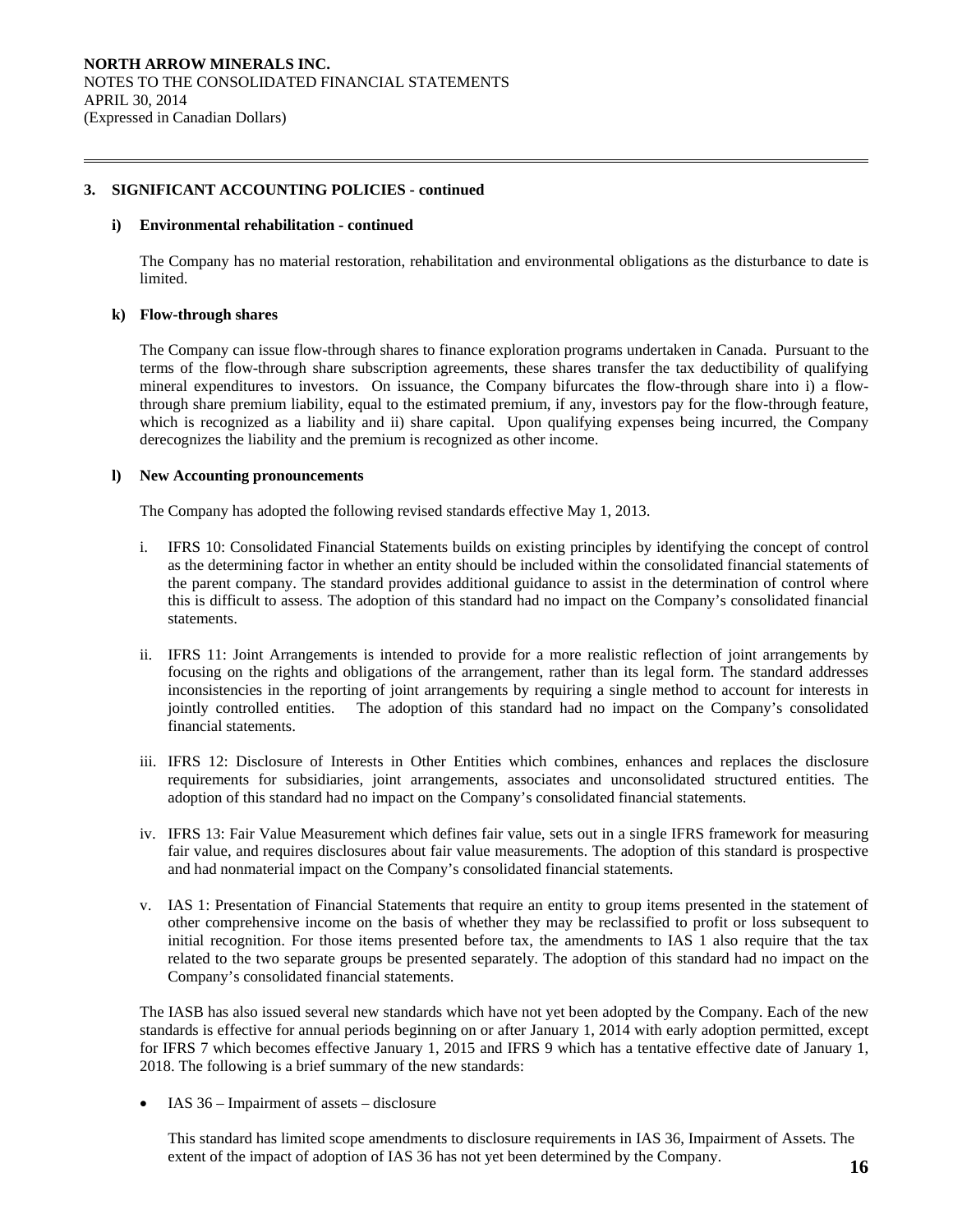#### **l) New Accounting pronouncements - continued**

 $\overline{a}$ 

 $\bullet$  IAS 32 – Financial instruments – presentation

This standard has been amended to clarify requirements for offsetting of financial assets and financial liabilities. The extent of the impact of adoption of IAS 32 has not yet been determined by the Company.

IFRS 9 - Financial Instruments – classification and measurement

This is the first part of a new standard on classification and measurement of financial assets that will replace IAS 39, "Financial Instruments: Recognition and Measurement". IFRS 9 has two measurement categories: amortized cost and fair value. All equity instruments are measured at fair value. A debt instrument is recorded at amortized cost only if the entity is holding it to collect contractual cash flows and the cash flows represent principal and interest. Otherwise it is measured at fair value with changes in fair value through profit or loss. In addition, this new standard has been updated to include guidance on financial liabilities and derecognition of financial instruments. The extent of the impact of adoption of IFRS 9 has not yet been determined.

IFRS 7 – Financial instruments – disclosure

This standard has been amended to require additional disclosures on transition from IAS 39 to IFRS 9. The extent of the impact of adoption of IFRS 7 has not yet been determined.

## **4. FINANCIAL INSTRUMENTS AND RISK MANAGEMENT**

Financial instruments measured at fair value are classified into one of three levels in the fair value hierarchy according to the relative reliability of the inputs used to estimate the fair values. The three levels of the fair value hierarchy are:

- Level 1 Unadjusted quoted prices in active markets for identical assets or liabilities;
- Level 2 Inputs other than quoted prices that are observable for the asset or liability either directly or indirectly; and
- Level 3 Inputs that are not based on observable market data.

The Company's financial instruments consist of cash, marketable securities, receivables, accounts payable and accrued liabilities and, due to related parties. Cash is carried at fair value using a level 1 fair value measurement. The carrying value of receivables, accounts payable and accrued liabilities and due to related parties approximate their fair values due to their immediate or short-term maturity. Marketable securities are recorded at fair value based on the quoted market prices in active markets at the balance sheet date, which is consistent with level 1 of the fair value hierarchy.

The Company is exposed to a variety of financial risks by virtue of its activities, including credit risk, interest rate risk, liquidity risks, foreign currency risk, and equity market risk. The Company's objective with respect to risk management is to minimize potential adverse effects on the Company's financial performance. The Board of Directors provides direction and guidance to management with respect to risk management. Management is responsible for establishing controls and procedures to ensure that financial risks are mitigated to acceptable levels.

### Credit risk

Credit risk is the risk of financial loss to the Company if a counter-party to a financial instrument fails to meet its contractual obligations. The Company manages credit risk by investing its excess cash in short-term investments with investment grade ratings, issued by a Canadian chartered bank. The Company's receivables consist primarily of sales tax receivables due from the federal government and receivables from companies with which the Company has exploration agreements or options. The maximum exposure to credit risk at the reporting date is the carrying value of the Company's receivables and cash.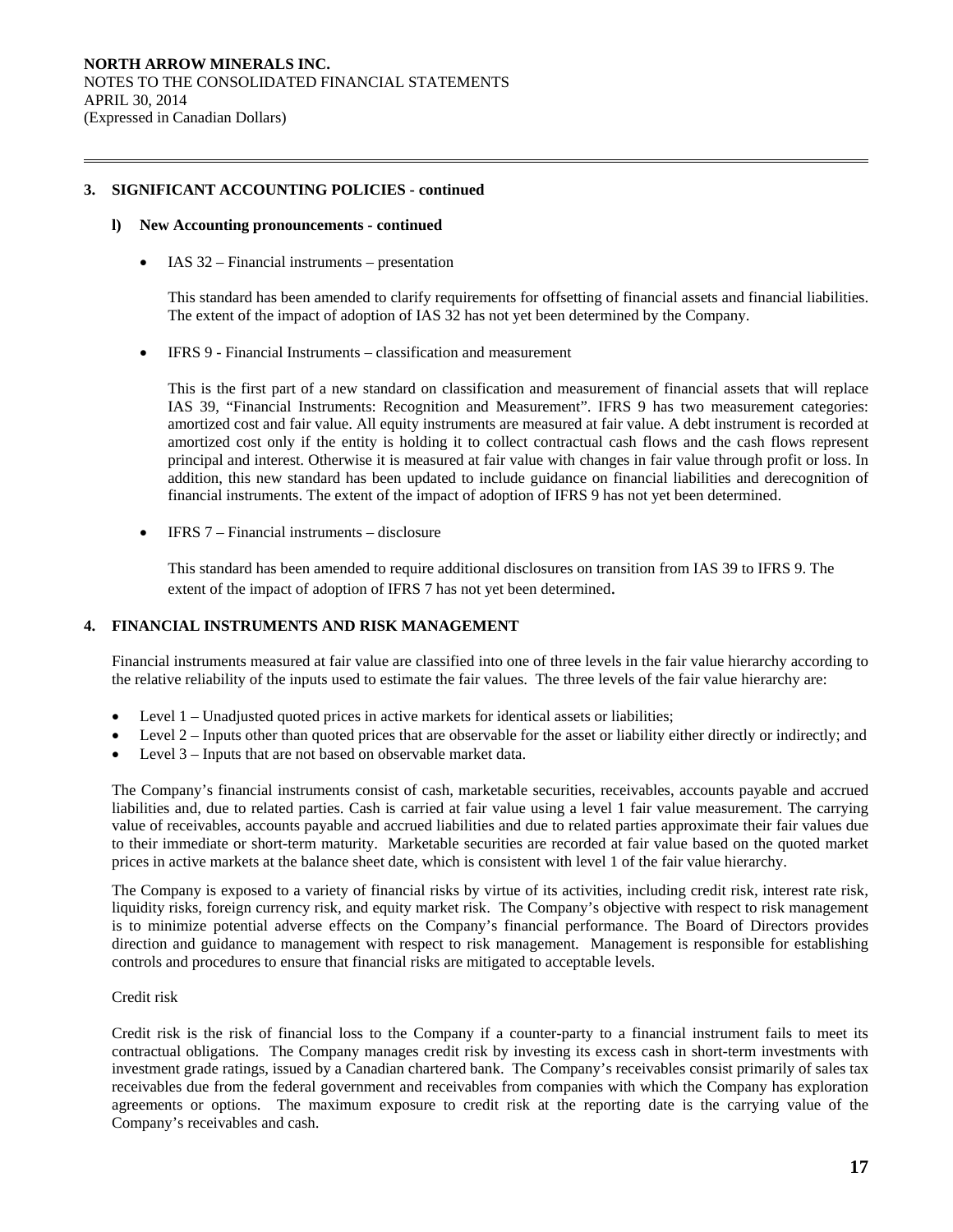# **4. FINANCIAL INSTRUMENTS AND RISK MANAGEMENT - continued**

#### Interest rate risk

 $\overline{a}$ 

Interest rate risk is the risk that the fair value or future cash flows of a financial instrument will fluctuate because of changes in market interest rates. Financial assets and liabilities with variable interest rates expose the Company to interest rate risk with respect to its cash flow. It is management's opinion that the Company is not exposed to significant interest rate risk.

## Liquidity risk

Liquidity risk is the risk that the Company will not be able to meet its obligations as they become due. The Company's ability to continue as a going concern is dependent on management's ability to raise the funds required through future equity financings, asset sales or exploration option agreements, or a combination thereof. The Company has no regular cash flow from its operating activities. The Company manages its liquidity risk by forecasting cash flow requirements for its planned exploration and corporate activities and anticipating investing and financing activities. Management and the Board of Directors are actively involved in the review, planning and approval of annual budgets and significant expenditures and commitments. Failure to realize additional funding could cast significant doubt on the Company's ability to continue as a going concern. As at April 30, 2014, the Company had cash of \$9,369,969 (2013 - \$2,893,755) available to settle current liabilities of \$381,512 (2013 - \$334,810).

#### Equity market risk

The Company is exposed to equity price risk arising from its marketable securities, which are classified as available-forsale. The Company plans to sell its marketable securities as market conditions permit, or as is required to finance the Company's operations from time-to-time.

# **5. RECEIVABLES**

|                             | <b>April 30, 2014</b> | April 30, 2013 |
|-----------------------------|-----------------------|----------------|
| HST/GST receivables         | 45,714                | 22,678         |
| Trade and other receivables | 6,758                 | 2,258          |
|                             | 52,472                | 24,936<br>D    |

# **6. MARKETABLE SECURITIES**

 During the year ended April 30, 2012, the Company received 15,000 (75,000 pre-consolidation) common shares of Adamera Minerals Corp., a TSX-V listed company in exchange for certain exploration data.

|                                          |         |          | <b>April 30, 2014</b> |               |          | April 30, 2013 |         |
|------------------------------------------|---------|----------|-----------------------|---------------|----------|----------------|---------|
|                                          |         |          |                       | Fair          |          |                | Fair    |
|                                          |         |          | <b>Unrealized</b>     | <b>Market</b> |          | Unrealized     | Market  |
|                                          |         | Cost     | Loss                  | Value         | Cost     | Loss           | Value   |
| shares<br>Common<br>Ωf<br>Minerals Corp. | Adamera | \$15,488 | \$(14,213)            | \$1,275       | \$15,488 | \$(14,438)     | \$1,050 |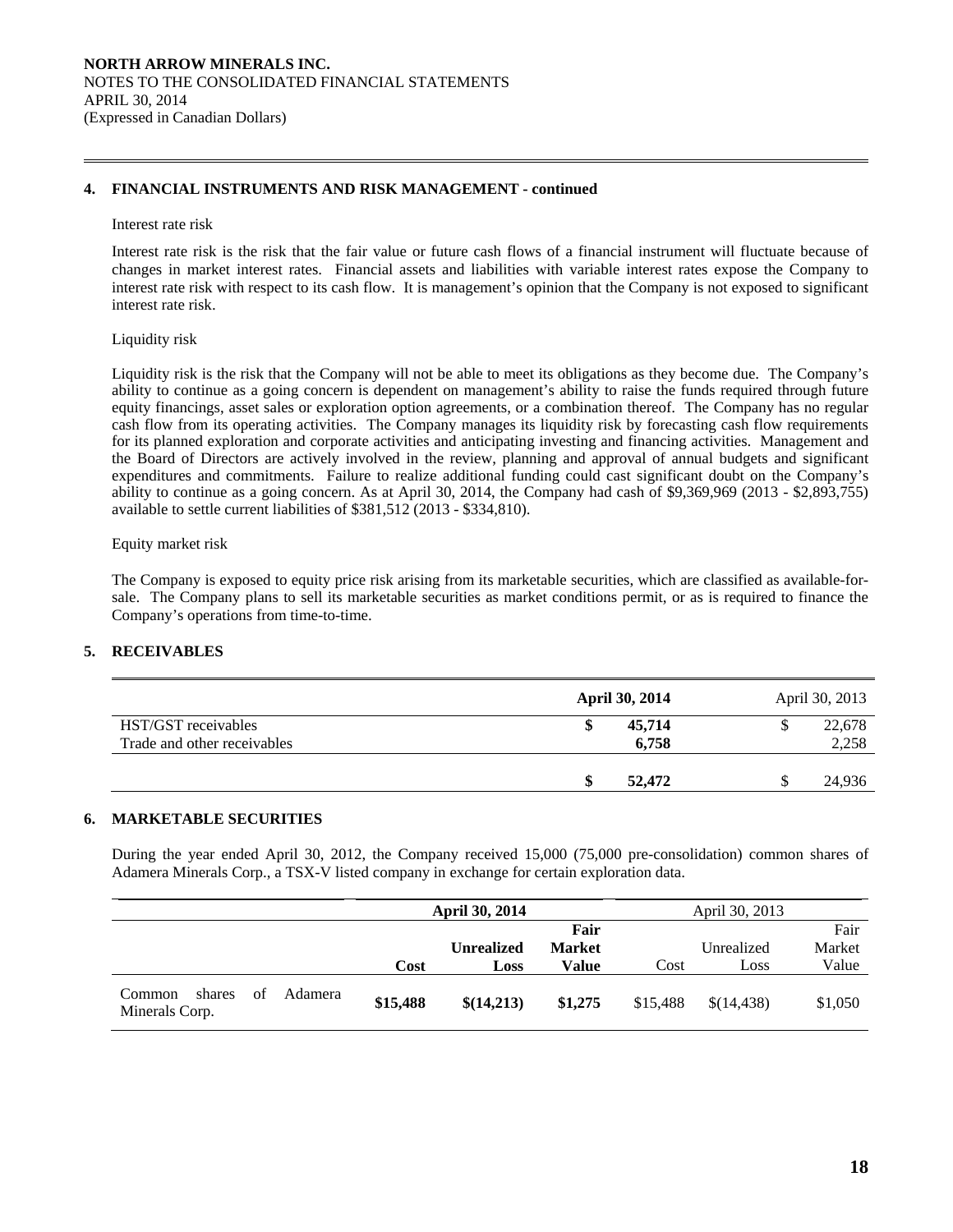# **7. EQUIPMENT**

 $\overline{a}$ 

|                                 | Office and computer | Field                |                       |
|---------------------------------|---------------------|----------------------|-----------------------|
|                                 | equipment           | equipment            | Total                 |
|                                 |                     |                      |                       |
| Cost                            |                     |                      |                       |
| Balance, April 30, 2012         | \$6,474             | $\mathbb{S}$         | $\mathbb{S}$<br>6,474 |
| <b>Additions</b>                |                     |                      |                       |
| Balance, April 30, 2013         | 6,474               |                      | 6,474                 |
| <b>Additions</b>                | 1,086               | 93,775               | 94,861                |
| Balance, April 30, 2014         | \$7,560             | \$93,775             | \$101,335             |
|                                 |                     |                      |                       |
|                                 |                     |                      |                       |
| <b>Accumulated Depreciation</b> |                     |                      |                       |
| Balance, April 30, 2012         | \$5,484             | $\mathbb{S}$         | \$5,484               |
| Depreciation                    | 298                 |                      | 298                   |
| Balance, April 30, 2013         | 5,782               |                      | 5,782                 |
| <b>Depreciation</b>             | 856                 |                      | 856                   |
| Balance, April 30, 2014         | \$6,638             | \$<br>$\blacksquare$ | \$6,638               |
|                                 |                     |                      |                       |
|                                 |                     |                      |                       |
| <b>Carrying amounts</b>         |                     |                      |                       |
| April 30, 2013                  | \$692               | \$                   | $\mathbb{S}$<br>692   |
| April 30, 2014                  | \$922               | \$93,775             | \$94,697              |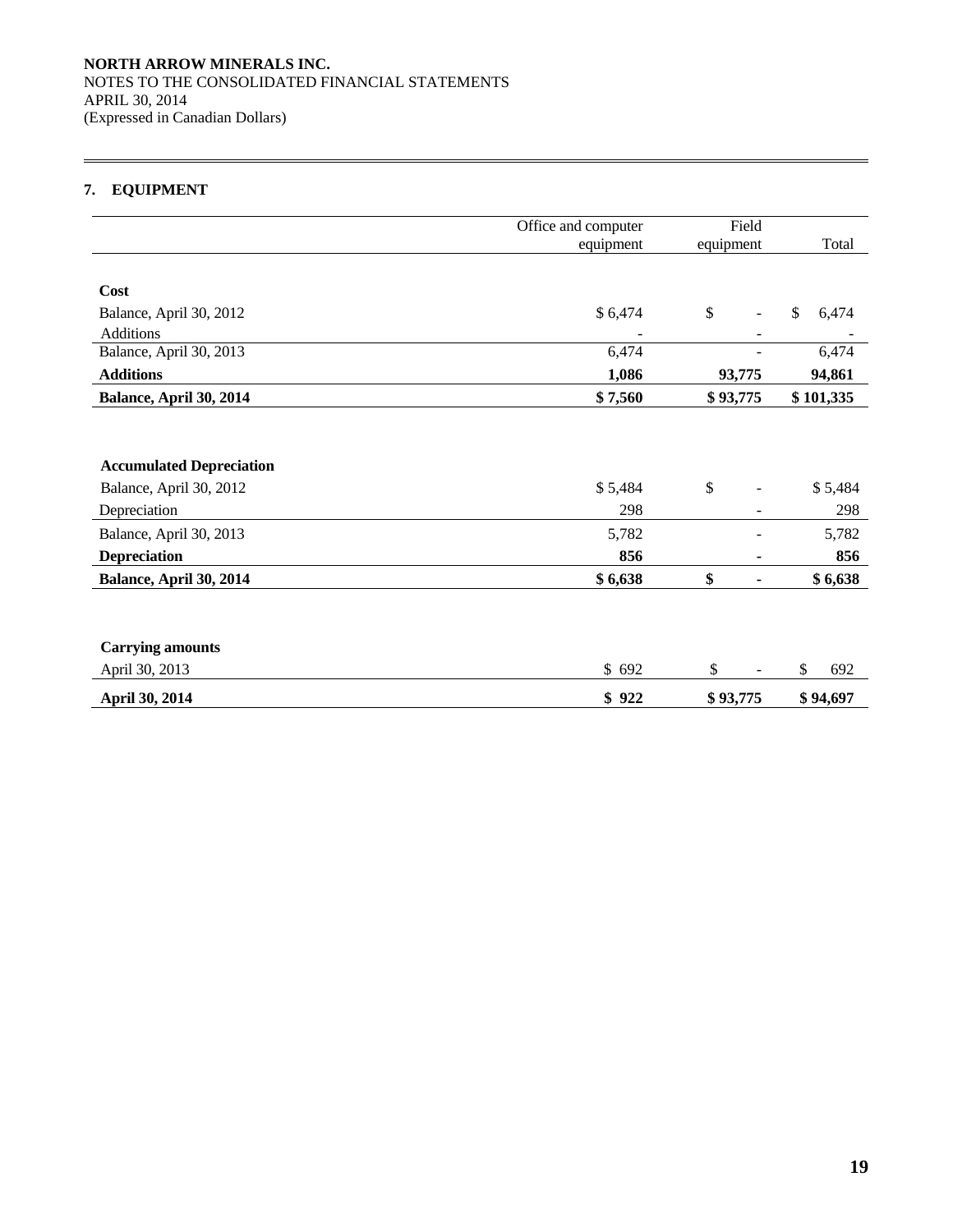# **8. EXPLORATION AND EVALUATION ASSETS**

 $\overline{a}$ 

|                                                  |                | <b>Expended</b><br><b>During</b> | Write-offs<br>During the | April 30,        |
|--------------------------------------------------|----------------|----------------------------------|--------------------------|------------------|
|                                                  | April 30, 2013 | the Period                       | <b>Period</b>            | 2014             |
| <b>Gold Properties, Canada</b>                   |                |                                  |                          |                  |
| <b>Exploration</b> costs                         | \$<br>24,389   | \$                               | (24, 389)<br>\$          | \$               |
| Acquisition costs                                | 81,044         |                                  | (81, 044)                |                  |
| Geological, data collection and assays           | 458            |                                  | (458)                    |                  |
| Office and salaries                              | 20,704         | 1,706                            | (22, 410)                |                  |
|                                                  | 126,595        | 1,706                            | (128, 301)               |                  |
|                                                  |                |                                  |                          |                  |
| <b>Diamond Properties</b><br>Lac de Gras, Canada |                |                                  |                          |                  |
| <b>Exploration</b> costs                         | 235,404        |                                  |                          | 235,404          |
| Acquisition and tenure costs                     | 277,918        |                                  |                          | 277,918          |
| Geological, data collection and assays           | 153,489        | 70                               |                          | 153,559          |
| Office and salaries                              | 126,608        | 7,432                            |                          | 134,040          |
|                                                  | 793,419        | 7,502                            |                          | 800,921          |
|                                                  |                |                                  |                          |                  |
| Pikoo, Canada<br><b>Exploration</b> costs        | 6,099          | 296,475                          |                          | 302,574          |
| Drilling                                         |                | 602,315                          |                          | 602,315          |
| Acquisition and tenure costs                     | 6,667          | 786                              |                          | 7,453            |
| Geological, data collection and assays           |                | 72,852                           |                          | 72,852           |
| Office and salaries                              |                | 120,144                          |                          | 120,144          |
|                                                  | 12,766         | 1,092,572                        | $\overline{\phantom{a}}$ | 1,105,338        |
|                                                  |                |                                  |                          |                  |
| Timiskaming, Canada<br><b>Exploration</b> costs  | 4,606          | 32                               |                          | 4,638            |
| Drilling                                         | 92,672         | 1,717                            |                          | 94,389           |
| Acquisition and tenure costs                     | 12,432         | 314,325                          |                          | 326,757          |
| Geological, data collection and assays           | 19,532         | 28                               |                          | 19,560           |
| Office and salaries                              |                | 6,542                            |                          | 6,542            |
|                                                  | 129,242        | 322,644                          |                          | 451,886          |
|                                                  |                |                                  |                          |                  |
| Qilalugaq, Canada<br><b>Exploration</b> costs    |                | 87,641                           |                          |                  |
| Acquisition and tenure costs                     | 6,666          | 17,957                           |                          | 87,641<br>24,623 |
| Geological, data collection and assays           |                | 84,069                           |                          | 84,069           |
| Office and salaries                              |                | 41,058                           | $\overline{a}$           | 41,058           |
|                                                  | 6,666          | 230,725                          |                          | 237,391          |
| Luxx, Canada                                     |                |                                  |                          |                  |
| <b>Exploration</b> costs                         |                | 38,370                           |                          | 38,370           |
| Acquisition and tenure costs                     |                | 135,028                          |                          | 135,028          |
| Geological, data collection and assays           |                | 104,191                          |                          | 104,191          |
| Office and salaries                              |                | 26,824                           |                          | 26,824           |
|                                                  |                | 304,413                          | $\overline{\phantom{a}}$ | 304,413          |
| Mel, Canada                                      |                |                                  |                          |                  |
| <b>Exploration</b> costs                         |                | 7,961                            |                          | 7,961            |
| Acquisition and tenure costs                     |                | 126,772                          |                          | 126,772          |
| Geological, data collection and assays           |                | 126,012                          |                          | 126,012          |
| Office and salaries                              |                | 13,140                           |                          | 13,140           |
|                                                  |                | 273,885                          | $\overline{\phantom{0}}$ | 273,885          |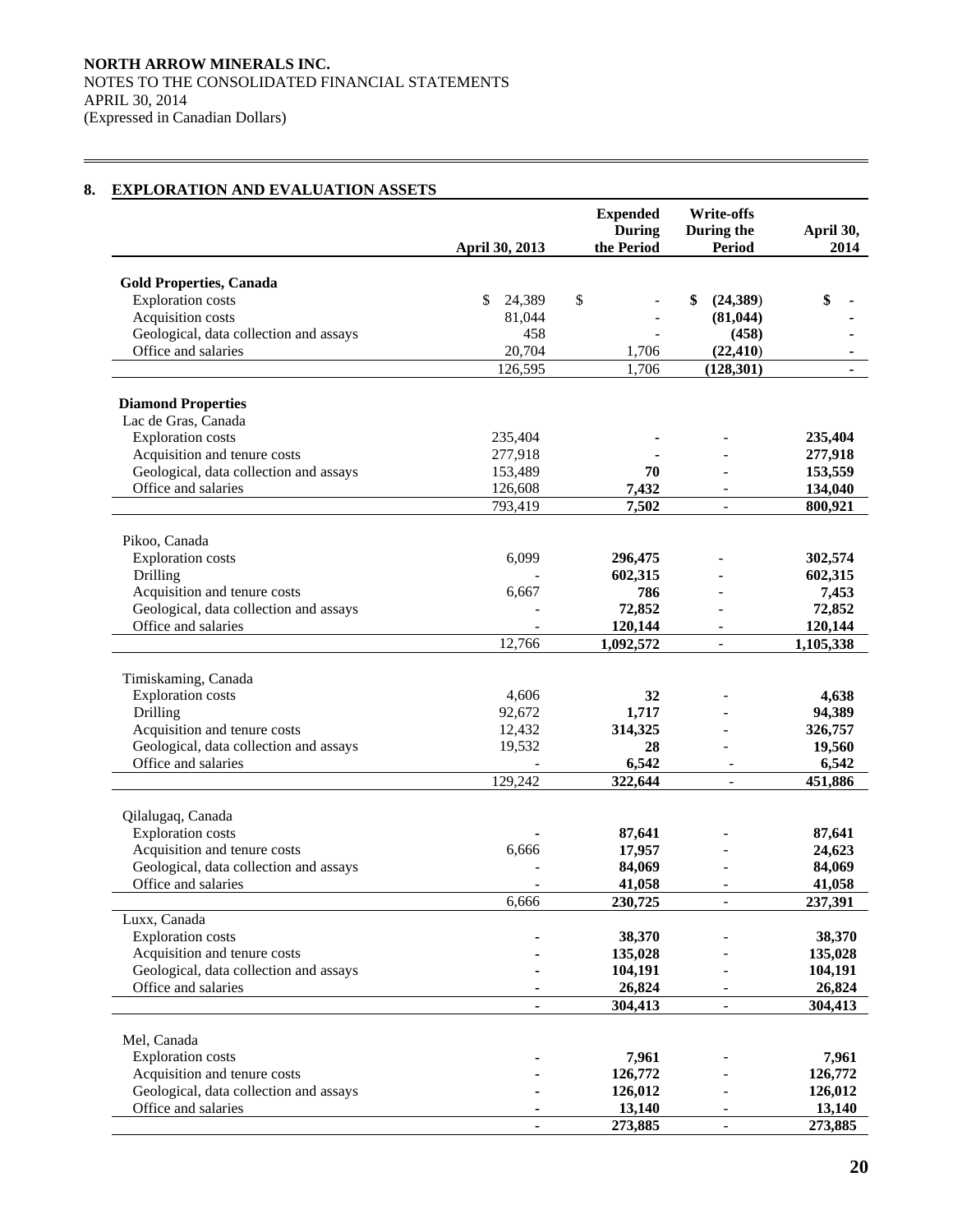# **NORTH ARROW MINERALS INC.**  NOTES TO THE CONSOLIDATED FINANCIAL STATEMENTS APRIL 30, 2014

(Expressed in Canadian Dollars)

 $\overline{a}$ 

| <b>TOTAL</b>                           | \$<br>1.068.688          | \$3,410,522 | \$(128.301)              | 4,350,909 |
|----------------------------------------|--------------------------|-------------|--------------------------|-----------|
|                                        |                          | 1,177,075   |                          | 1,177,075 |
| Office and salaries                    | $\blacksquare$           | 101,631     |                          | 101,631   |
| Geological, data collection and assays | ٠                        | 1,031,914   | $\overline{\phantom{a}}$ | 1,031,914 |
| Acquisition and tenure costs           | $\blacksquare$           | 39,651      |                          | 39,651    |
| <b>Exploration costs</b>               | $\overline{\phantom{0}}$ | 3,879       |                          | 3,879     |
| Redemption, Canada                     |                          |             |                          |           |

|                                                                        | April 30, 2012 |                                                      | <b>Expended</b><br><b>During</b><br>the Period | <b>Write-offs</b><br>During the<br><b>Period</b> | April 30,<br>2013 |
|------------------------------------------------------------------------|----------------|------------------------------------------------------|------------------------------------------------|--------------------------------------------------|-------------------|
|                                                                        |                |                                                      |                                                |                                                  |                   |
| <b>Gold Properties, Canada</b>                                         |                |                                                      |                                                |                                                  |                   |
| <b>Exploration</b> costs                                               | 58,381<br>\$   |                                                      | \$<br>3,285                                    | (37, 277)                                        | \$<br>24,389      |
| Acquisition costs                                                      | 153,036        |                                                      | 15,777                                         | (87,769)                                         | 81,044            |
| Geological, data collection and assays                                 |                | 5,796                                                |                                                | (5,338)                                          | 458               |
| Office and salaries                                                    | 22,323         |                                                      |                                                | (1,619)                                          | 20,704            |
|                                                                        | 239,536        |                                                      | 19,062                                         | (132,003)                                        | 126,595           |
| <b>Diamond Properties</b>                                              |                |                                                      |                                                |                                                  |                   |
| Lac de Gras, Canada                                                    |                |                                                      |                                                |                                                  |                   |
| <b>Exploration costs</b>                                               | 234,702        |                                                      | 702                                            |                                                  | 235,404           |
| Acquisition and tenure costs                                           | 42,918         |                                                      | 235,000                                        |                                                  | 277,918           |
| Geological, data collection and assays                                 | 153,489        |                                                      |                                                |                                                  | 153,489           |
| Office and salaries                                                    | 126,608        |                                                      |                                                |                                                  | 126,608           |
|                                                                        | 557,717        |                                                      | 235,702                                        | $\blacksquare$                                   | 793,419           |
| Pikoo, Canada                                                          |                |                                                      |                                                |                                                  |                   |
| <b>Exploration</b> costs                                               |                |                                                      |                                                |                                                  |                   |
|                                                                        |                |                                                      | 6,099                                          |                                                  | 6,099             |
| Drilling                                                               |                |                                                      |                                                |                                                  |                   |
| Acquisition and tenure costs<br>Geological, data collection and assays |                |                                                      | 6,667                                          |                                                  | 6,667             |
| Office and salaries                                                    |                |                                                      |                                                |                                                  |                   |
|                                                                        |                | $\overline{\phantom{a}}$                             | 12,766                                         | $\overline{\phantom{a}}$                         | 12,766            |
|                                                                        |                |                                                      |                                                |                                                  |                   |
| Timiskaming, Canada                                                    |                |                                                      |                                                |                                                  |                   |
| <b>Exploration</b> costs                                               |                |                                                      | 4,606                                          |                                                  | 4,606             |
| Drilling                                                               |                |                                                      | 92,672                                         |                                                  | 92,672            |
| Acquisition and tenure costs                                           |                |                                                      | 12,432                                         |                                                  | 12,432            |
| Geological, data collection and assays                                 |                |                                                      | 19,532                                         |                                                  | 19,532            |
| Office and salaries                                                    |                | $\overline{\phantom{a}}$<br>$\overline{\phantom{a}}$ | 129,242                                        | $\overline{\phantom{a}}$<br>$\overline{a}$       | 129,242           |
|                                                                        |                |                                                      |                                                |                                                  |                   |
| Qilalugaq, Canada                                                      |                |                                                      |                                                |                                                  |                   |
| <b>Exploration</b> costs                                               |                |                                                      |                                                |                                                  |                   |
| Acquisition and tenure costs                                           |                |                                                      | 6,666                                          |                                                  | 6,666             |
| Geological, data collection and assays                                 |                |                                                      |                                                |                                                  |                   |
| Office and salaries                                                    |                |                                                      |                                                |                                                  |                   |
|                                                                        |                | $\blacksquare$                                       | 6,666                                          | $\overline{\phantom{a}}$                         | 6,666             |
|                                                                        |                | $\overline{a}$                                       |                                                | $\overline{a}$                                   |                   |
| TOTAL                                                                  | \$<br>797,253  |                                                      | \$403,438                                      | \$<br>(132,003)<br>\$                            | 1,068,688         |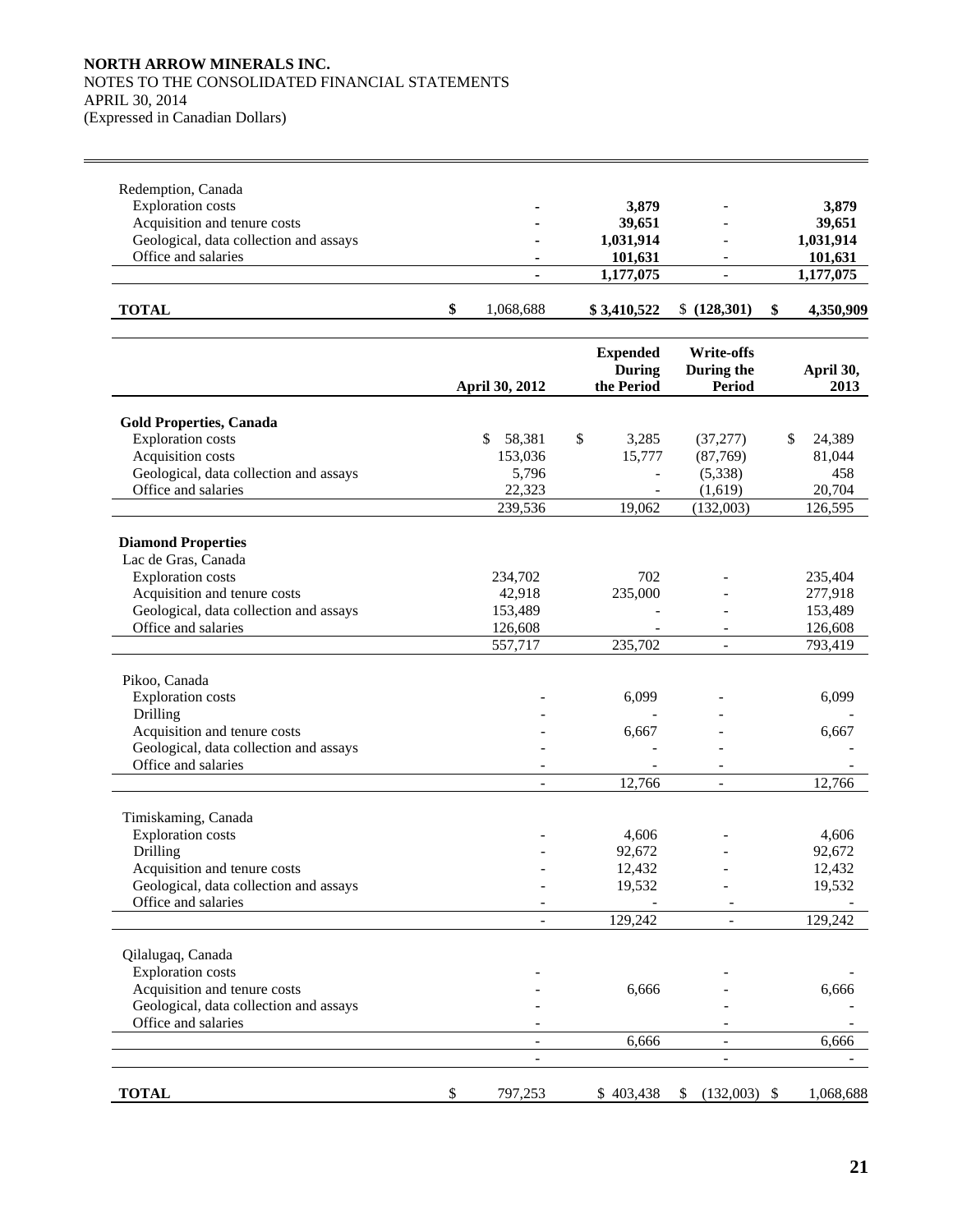Title to exploration and evaluation assets involves certain inherent risks due to the difficulties of determining the validity of certain claims as well as the potential for problems arising from the frequently ambiguous conveyancing history characteristic of many exploration and evaluation assets. The Company has investigated title to all of its exploration and evaluation assets and, to the best of its knowledge, title to all of these assets are in good standing.

## **Diamond Properties, Canada**

 $\overline{a}$ 

### Lac de Gras, Northwest Territories

In August 2011, the Company entered into an option agreement with Harry Winston Diamond Mines Ltd. (subsequently Dominion Diamond Corp.) ("Dominion"), and Springbok Holdings Inc. ("Springbok"), to jointly explore Springbok and the Company's Lac de Gras property and Dominion's land holdings contiguous to Springbok and the Company's Lac de Gras property (collectively, the "JV Property").

Dominion must incur exploration expenditures of at least \$5,000,000 over a 5 year period to allow the option to vest. Upon vesting, a joint venture will be formed whereby Dominion will hold a 55% interest and the Company and Springbok will share equally a 45% interest in the JV Property.

On October 24, 2012, the Company entered into an agreement with Springbok to acquire Springbok's 50% interest in the Lac de Gras property ("the Springbok Interests"). The Springbok Interests include the right to obtain a 22.5% interest in the JV Property, subject to the terms and conditions of the option agreement among Springbok, the Company and Dominion. Under the terms of the agreement with Springbok, the Company issued 1,000,000 post-consolidation shares at a value of \$235,000 to Springbok for the Springbok Interests. As additional consideration, in the event that Dominion exercises its option and earns a 55% interest in the JV Property and the Company subsequently incurs \$2 million in joint venture expenditures on the JV Property, the Company will issue to Springbok that number of common shares of the Company having a value of \$1 million.

# Timiskaming, Pikoo and Qilalugaq Diamond Projects, Canada

On March 12, 2013, the Company entered into an assignment agreement with 0954506 B.C. Ltd. ("BCCo") under which BCCo agreed to assign and transfer to the Company all of BCCo's interest and obligations in certain options to earn an 80% interest in the Timiskaming, Pikoo and Qilalugaq diamond projects. Stornoway Diamond Corporation ("Stornoway") is the holder of a 100% interest in all three projects and had granted BCCo options to acquire the 80% interests in the projects. BCCo is a private company controlled by a party related to a director of the Company. Stornoway will retain a one-time right to buy-back a 20% interest in any of the projects once the Company completes an option work program and provides Stornoway with notice of its intent to vest an 80% interest in a project. Under the terms of the agreement, the cost of the buy-back will be equal to three times the costs incurred in connection with the applicable option work program.

Under the terms of the assignment agreement the Company paid BCCo \$20,000 and issued BCCo 500,000 transferrable share purchase warrants having a fair value of \$314,325 which was included in acquisition costs at the time the Company earned its interest in one of the projects. Each share purchase warrant entitles the holder to acquire one common share of the Company at a price of \$0.25 for a period of five years from the date of issuance. In addition, the Company completed a required \$2,000,000 financing.

# *Qilalugaq diamond project, Nunavut*

The Company has the option to earn an 80% interest in the Qilalugaq project by completing an option work program that includes the collection of a minimum 1,000 tonne mini-bulk sample within two years of receipt of the required land use permit or no later than January 2018. The project is subject to a 3% net smelter royalty on metals produced and a 3% gross-overriding royalty on the sale of industrial minerals, including diamonds.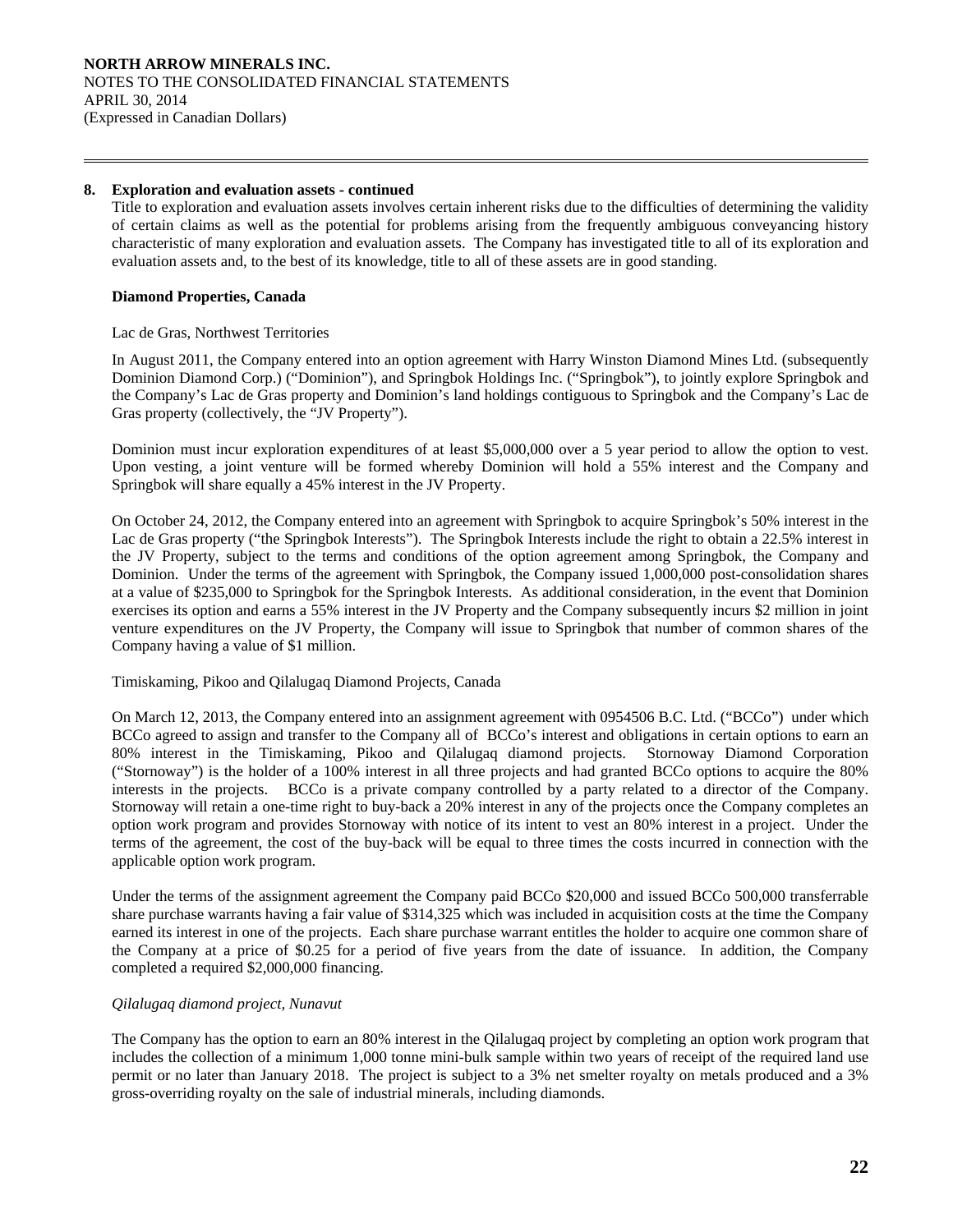### *Pikoo diamond project, Saskatchewan*

 $\overline{a}$ 

The Company has earned an 80% interest in the Pikoo diamond project by completing an option work program consisting of a minimum 2,000 meter diamond drilling program. During the year ended April 30, 2014, the Company issued Stornoway notice that it had completed the option work program and had therefore vested at an 80% interest in the project, subject to Stornoway's right to buy back a further 20% interest in the project. The Company was notified by Stornoway that Stornoway did not elect to exercise its right to buy back a further 20% interest in the project. Ongoing evaluation of the project is subject to an 80/20 (Company/Stornoway) participating joint venture.

# *Timiskaming diamond project, Ontario/Quebec*

The Company has earned an 80% interest in the Timiskaming diamond project by completing an option work program that includes testing three separate geophysical targets with at least one diamond drill hole.

During the year ended April 30, 2014, the Company issued Stornoway notice that it had completed the option work program and had therefore vested at an 80% interest in the Timiskaming project subject to Stornoway's right to buy back a 20% interest in the project. The Company was advised by Stornoway that it would not be exercising its right to buy back a further 20% interest in the project. Accordingly, under the terms of the Company's acquisition agreement with BCCo, the warrants issued to BCCo under the terms of the assignment agreement was included in the acquisition costs at the time the Company earned its interest in the Timiskaming diamond project. Ongoing evaluation of the project is subject to an 80/20 (Company/Stornoway) participating joint venture.

## Redemption project, Northwest Territories

In July 2013, the Company entered into an option agreement with Arctic Star Resources Ltd. ("Arctic Star") whereby it can earn a 55% interest in Arctic Star's Redemption diamond project in the Lac de Gras region of the Northwest Territories. Under the terms of the option agreement, the Company can earn a 55% interest in the project by incurring \$5,000,000 in exploration expenditures prior to July 1, 2017, including a firm commitment to spend \$1,000,000 prior to July 1, 2014 (completed). On July 11, 2014, the Company and Arctic Star signed an addendum to the option agreement under which the project area was expanded to include three additional mineral claims and one mining lease.

### Mel project, Nunavut

In July 2013, the Company acquired a 100% interest in the Mel diamond project in Nunavut. The acquisition was subject to a purchase and sale agreement with Anglo Celtic Exploration Ltd., a private company controlled by a director of the Company. Under the terms of the agreement, the Company acquired a 100% interest in the property for consideration of a 1% gross overriding royalty and 250,000 warrants entitling the holder to acquire 250,000 shares at a price of \$0.65 per share for a period of five years. The warrants have a fair value of \$126,502 which has been included in acquisition costs. In addition, the Company retains the right to buy back one half of the gross overriding royalty for \$1,000,000 at any time.

## Luxx project, Nunavut

In July 2013, the Company acquired a 100% interest in the Luxx diamond project in Nunavut. The acquisition was subject to a purchase and sale agreement with Anglo Celtic Exploration Ltd., a private company controlled by a director of the Company. Under the terms of the agreement, the Company acquired a 100% interest in the property for consideration of a 1% gross overriding royalty and 250,000 warrants entitling the holder to acquire 250,000 shares at a price of \$0.65 per share for a period of five years. The warrants have a fair value of \$126,502 which has been included in acquisition costs. In addition, the Company retains the right to buy back one half of the gross overriding royalty for \$1,000,000 at any time.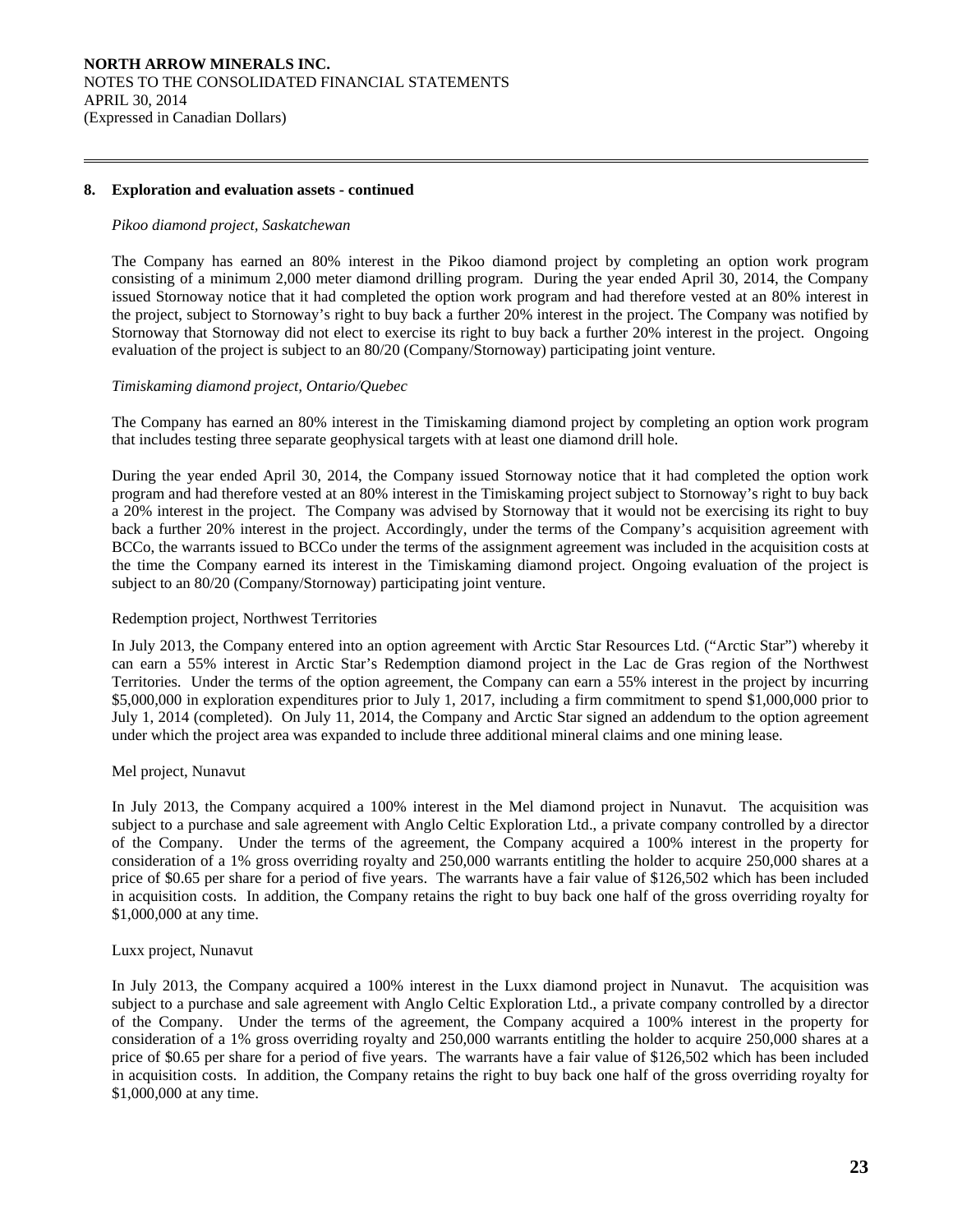#### **Gold and Base Metal Properties, Canada**

 In addition to the diamond properties described above, the Company maintains interests in various lithium, gold and base metal properties in the Northwest Territories, Yukon and Nunavut, including the properties listed below:

Canoe Lake Property, Nunavut

 $\overline{a}$ 

 The Company has maintained a 100% interest in a number of contiguous mineral claims known as the "Canoe Lake Property" in the High Lake Greenstone Belt, Nunavut. During the year ended April 30, 2014 the mineral claims that comprised the property were allowed to lapse and the Company no longer has any interest in the property.

## Hay Duck Property, Northwest Territories

On May 29, 2008, the Company and Strongbow Exploration Inc. ("Strongbow") entered into an option agreement whereby the Company may earn a 100% interest in the Hay Duck property by reimbursing certain expenditures incurred by Strongbow and assuming the annual option payments due under the original, underlying option agreement with a third party vendor. Strongbow and the Company are related by the fact that there are common directors in Strongbow and the Company, and the President and CEO of the Company is also the President and CEO of Strongbow. At April 30, 2013, in anticipation of cancelling its option under the third party option agreement, the Company wrote off the property and all related costs totalling \$24,436. In August 2013, the Company signed an option termination agreement with the property vendor.

#### Hope Bay Property, Nunavut

On January 28, 2011 the Company entered into an agreement with Chelsea Minerals Corp. ("Chelsea"), whereby Chelsea has the option to earn a 60% interest in the Company's Hope Bay Oro gold project in Nunavut, consisting of five mining leases. Under the terms of the agreement, Chelsea may earn up to a 60% interest in the project by making an initial cash payment of \$50,000 (received) and spending \$5 million over a five year period. A minimum expenditure of \$500,000 is required in the first year (complete). In May 2011, Chelsea was acquired by Sennen Resources Ltd. (subsequently Sennen Potash Corp.) ("Sennen") pursuant to a Plan of Arrangement. Sennen has assumed Chelsea's obligations pursuant to the agreement for the Hope Bay Property. On February 1, 2013 the Company and Sennen signed an amending agreement that extended the length of the option term from five to six years. On May 30, 2014 the Company and Sennen signed a further amending agreement that extended the length of the option term from six to seven years. During the year ended April 30, 2104, the Company wrote off \$54,400 of related costs.

### Seagull Property, Yukon

The Company entered into an agreement in May 2011 whereby the Company could earn a 100% interest in certain mineral claims known as the "Seagull Property" from Panarc Resources Ltd ("Panarc"). At the time of the May 2011 agreement, Panarc and the Company were related by virtue of a common director. During the year ended April 30, 2013, the Company returned the property to Panarc and wrote off \$75,524 of related costs.

### Contwoyto Property, Nunavut

Between June and September 2011, the Company acquired, by staking, certain mineral claims in the Contwoyto Lake area, Nunavut. The Company also maintains a 100% interest in two mining leases in the Contwoyto Lake area.

In July 2012, subsequently amended, the Company announced that it had entered into an agreement with a subsidiary of Elgin Mining Inc. ("Elgin"). Under the terms of the amended agreement Elgin could earn a 60% interest in the Company's Contwoyto properties by spending \$6,000,000 over a seven year period. During the year ended April 30, 2014, the Company was notified by Elgin that Elgin was terminating its option to earn an interest in the property. During the year ended April 30, 2014, the Company wrote off \$32,788 of related costs.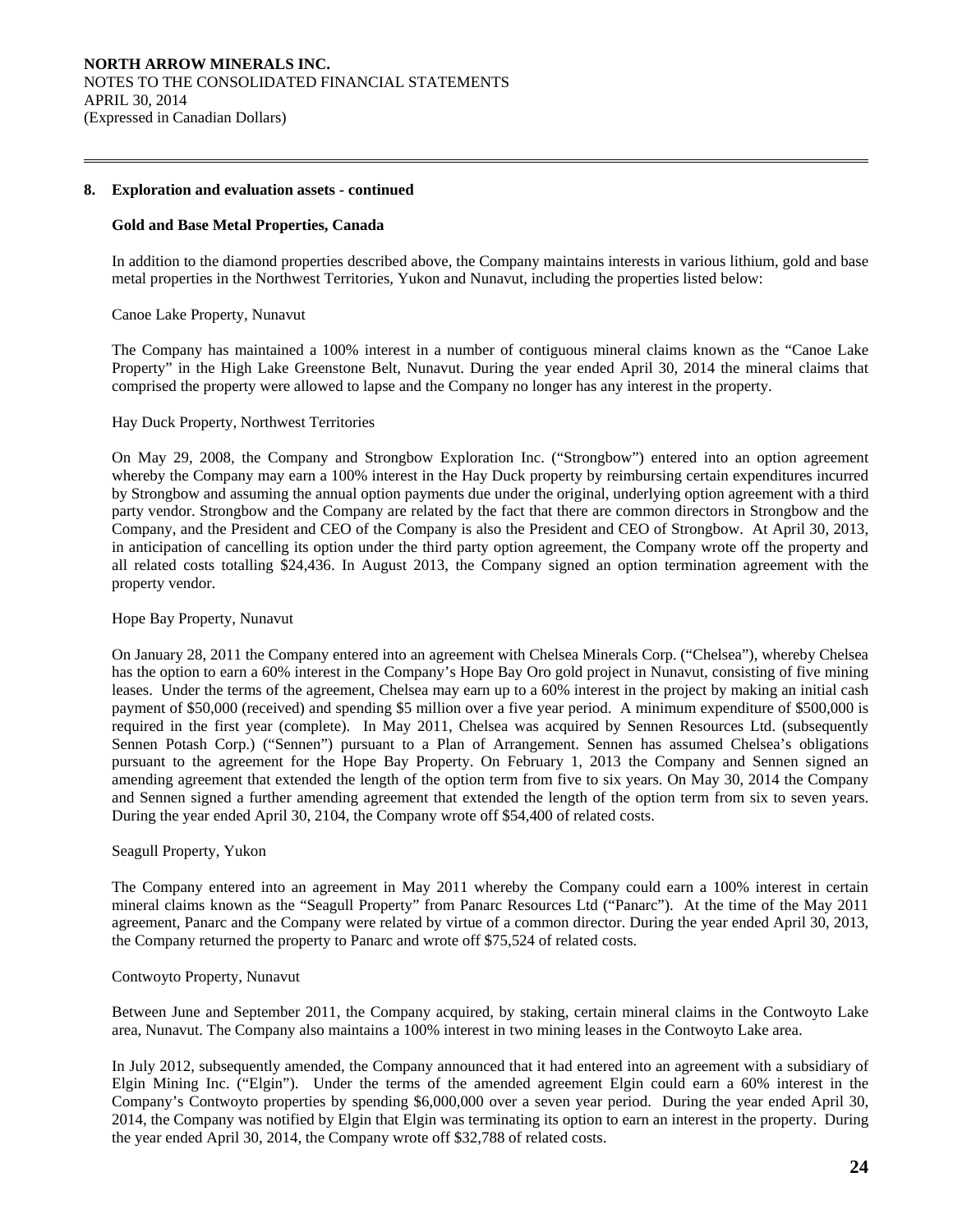#### Other Properties

 $\overline{a}$ 

Mineral property write-offs of \$41,113 (2013 - \$32,043) relate to various other properties in the Northwest Territories and Nunavut, where no exploration programs of significance are planned for the foreseeable future.

## **9. ACCOUNTS PAYABLE AND ACCRUED LIABILITIES**

|                                       | <b>April 30, 2014</b> | April 30, 2013    |
|---------------------------------------|-----------------------|-------------------|
| Trade payables<br>Accrued liabilities | 330,890<br>30,000     | 188,548<br>30,000 |
|                                       | 360,890               | 218,548           |

## **10. CONVERTIBLE NOTE**

 On August 31, 2011, the Company closed a \$1,000,000 private placement of a convertible promissory note with Anglo-Celtic Exploration Ltd. ("Anglo Celtic"), a private company controlled by D. Grenville Thomas, who is a director of the Company. The private placement consisted of a convertible note, structured as an unsecured, interest bearing loan of \$1,000,000. Anglo-Celtic could convert at any time all or a portion of the principal amount outstanding into common shares of the Company at \$0.25 per share, which would result in the issuance of up to 4,000,000 common shares if the entire principal amount is converted. The loan bore interest at the Royal Bank Prime Rate plus 400 basis points. The term of the loan was for two years, to August 31, 2013.

The convertible note was segregated into its respective debt and equity components on the date of issuance. The debt component, representing the fair value of the liability at inception, was recorded as a long-term liability. The remaining component, representing the residual value ascribed to the holder's option to convert the principal balance into common shares, is classified in shareholders' equity as "equity component of convertible note". Over the term of the note, the debt component was accreted to the face value of the note by the recording of additional interest expense. The liability component was estimated using a discount rate of 15%.

|                                           | April 30, 2014 |                |   | April 30, 2013 |
|-------------------------------------------|----------------|----------------|---|----------------|
| Principal amount                          |                | $\blacksquare$ | S | 1,000,000      |
| Less equity component of convertible note |                |                |   | (137,996)      |
| Accrued interest                          |                |                |   | 81,953         |
| Accretion                                 |                |                |   | 75,271         |
| Liability component                       |                |                |   | 1,019,228      |
| Amount settled by issuance of shares      |                |                |   | (1,019,228)    |
|                                           |                |                |   |                |
| Liability component                       |                | $\blacksquare$ |   |                |

On January 24, 2013, the Company completed a debt settlement agreement with Anglo Celtic under which the Company settled its outstanding debt with Anglo Celtic in the amount of \$1 million plus unpaid interest by the issuance of shares. At the time the settlement was agreed to the debt had a carrying value of \$1,019,228 and was settled by the issuance of 21,639,100 pre-consolidation shares valued at a price of \$0.025 per share for a total value of \$540,977 resulting in a gain on settlement of \$478,251.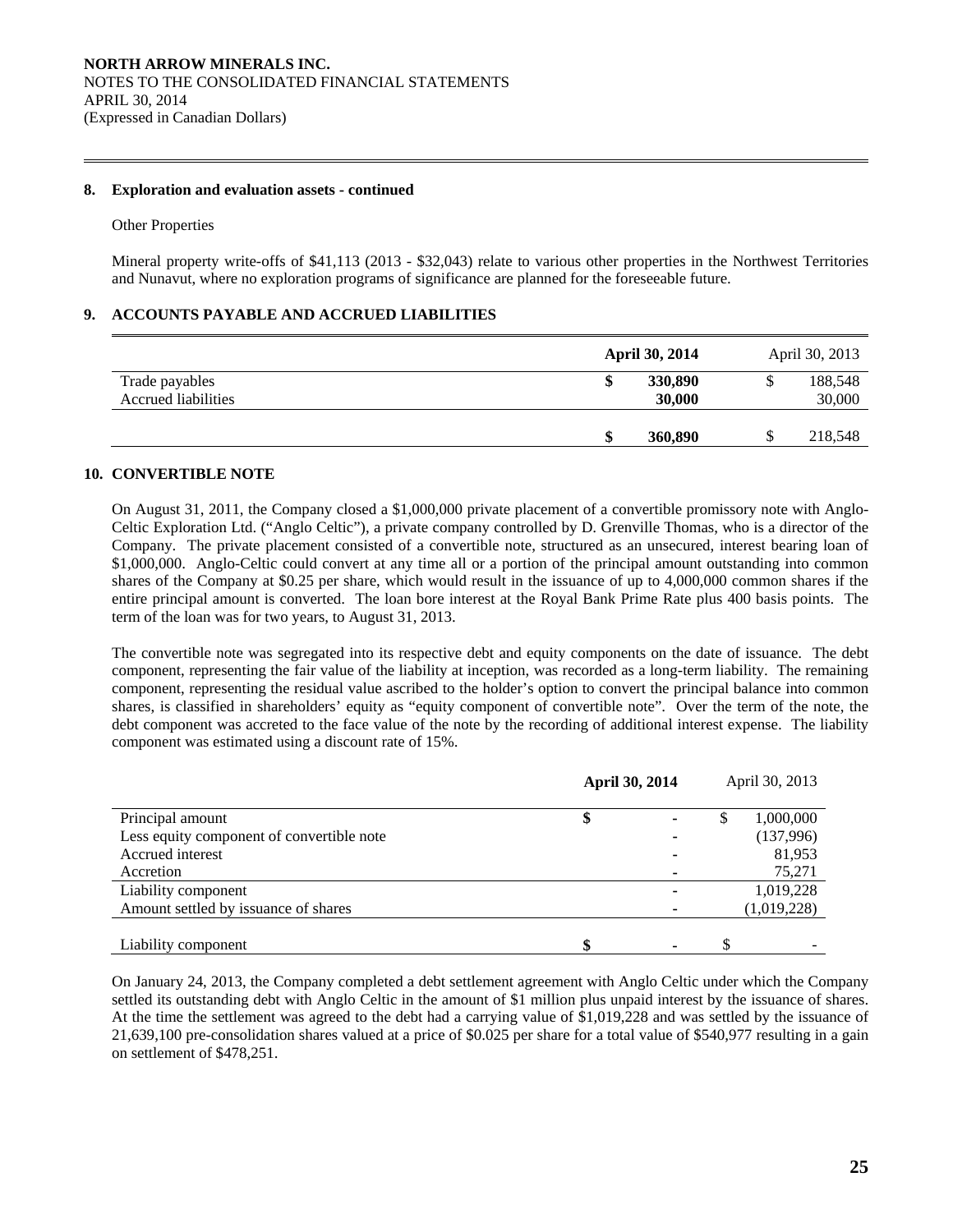# **11. CAPITAL STOCK AND RESERVES**

#### **Authorized share capital**

The authorized share capital of the Company is an unlimited number of common shares without par value.

#### **Share issuances**

 $\overline{a}$ 

Effective February 28, 2013, the Company completed a consolidation of its share capital on the basis of one new share for every ten pre-consolidated shares. All share and per share amounts have been retrospectively restated to reflect this consolidation (unless otherwise noted).

On April 29, 2013, the Company completed a non-brokered private placement of 20,000,000 common shares at a price of \$0.15 per share for total gross proceeds of \$3,000,000. As part of this private placement, the Company paid a finder's fee of \$630 and incurred other costs of \$15,750.

On April 29, 2013, pursuant to an acquisition Agreement for The Springbok interest, the Company issued 1,000,000 common shares, at a value of \$235,000, to purchase a 22.5% interest in the Lac De Gras property.

On October 29, 2013, the Company completed a non-brokered private placement of 13,625,000 common shares at a price of \$0.40 per share for total gross proceeds of \$5,450,000. As part of this private placement the Company paid finders' fees and costs totalling \$81,400.

On February 25, 2014, the Company completed a private placement of 7,700,000 common shares at a price of \$0.65 per share for total gross proceeds of \$5,005,000. As part of this private placement the Company paid finders' fees and costs totalling \$ 325,875.

### **Stock options and warrants**

 The Company's stock option plan (the "Plan") was approved by shareholders at an annual general and special meeting in November 2011. The Plan gives the directors the authority to grant options to directors, officers, employees and consultants. The maximum number of shares to be issued under the Plan is 10% of the issued and outstanding common shares at the time of the grant. The exercise price of each option granted shall not be less than the market price at the date of grant less a discount up to 25% in accordance with the policies of the TSX Venture Exchange ("TSXV").

Options granted can have a term up to 5 years with vesting provisions determined by the directors in accordance with TSXV policies for Tier 2 Issuers, with a typical vesting period of 25% upon grant and 25% every six months thereafter.

| Number of     | Exercise   | Number of            |                    |
|---------------|------------|----------------------|--------------------|
| <b>Shares</b> | Price      | <b>Shares Vested</b> | <b>Expiry Date</b> |
| 62,000        | 2.00       | 62,000               | $*$ June 4, 2014   |
| 20,000        | 3.00       | 20,000               | September 2, 2014  |
| 53,000        | 2.00<br>S. | 53,000               | May 12, 2016       |
| 2,205,000     | 0.27<br>S  | 1,095,000            | May 10, 2018       |
| 200,000       | 0.50<br>S. | 100,000              | September 23, 2018 |
| 1,105,000     | 0.70<br>\$ | 276,250              | January 28, 2019   |
| 3,645,000     |            | 1,606,250            |                    |
|               |            |                      |                    |

As at April 30, 2014, the following stock options were outstanding:

Subsequent to April 30, 2014, 62,000 options expired unexercised.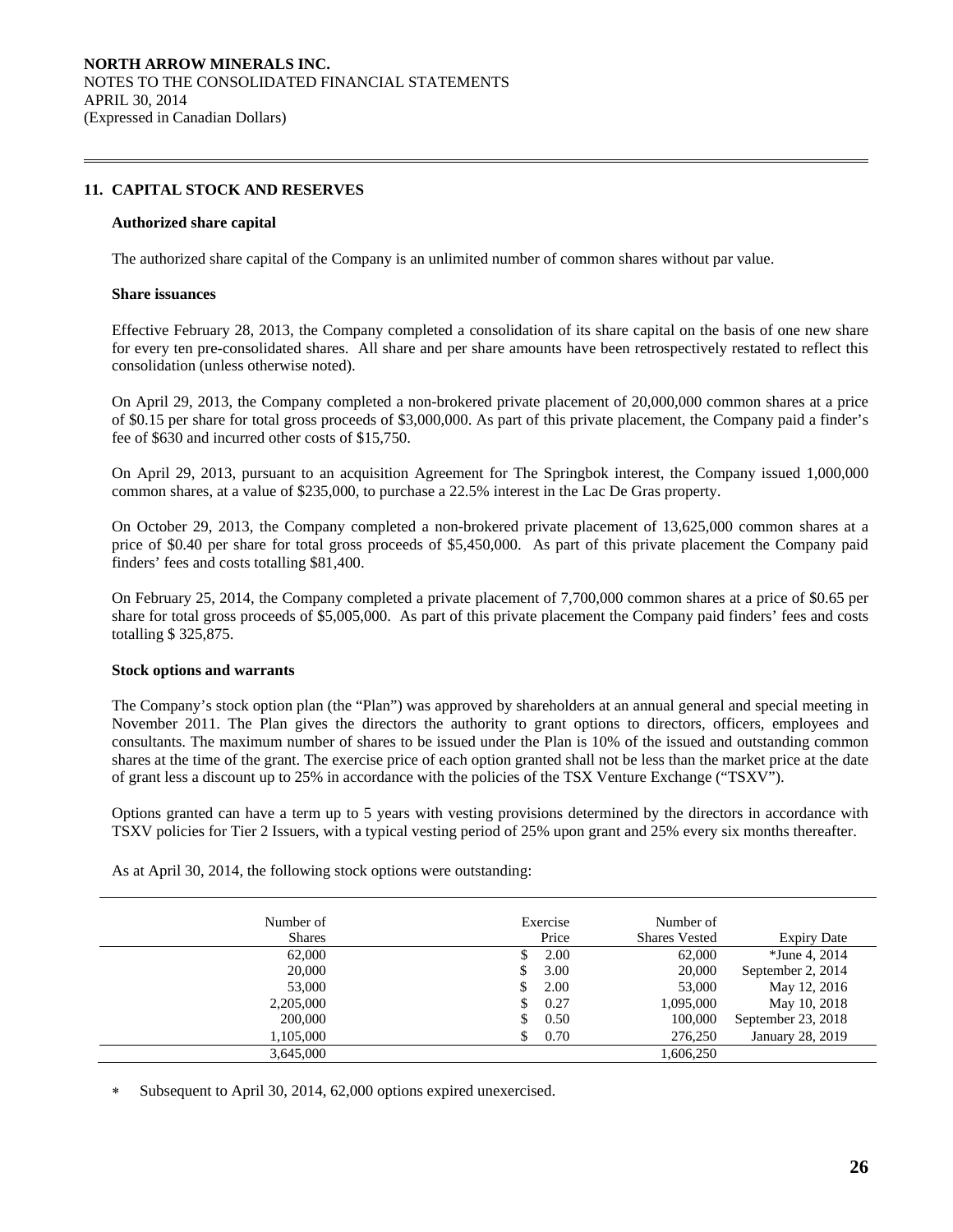# **11. CAPITAL STOCK AND RESERVES- continued**

 $\overline{a}$ 

A summary of the Company's stock option activity is as follows after giving effect to the Company's share consolidation:

|                                          |            | Weighted              |
|------------------------------------------|------------|-----------------------|
|                                          | Number     | Average               |
|                                          | of Options | <b>Exercise Price</b> |
| Balance, April 30, 2012                  | 422,000    | 2.47                  |
| Granted                                  |            |                       |
| Expired and forfeited                    | (256,000)  | 2.70                  |
| Balance, April 30, 2013                  | 166,000    | 2.12                  |
| Granted                                  | 3,525,000  | 0.42                  |
| Exercised                                | (15,000)   | 0.27                  |
| Expired and forfeited                    | (31,000)   | 2.00                  |
| Balance, April 30, 2013                  | 3,645,000  | \$0.48                |
|                                          |            |                       |
| Number of options currently exercisable. | 1,606,250  | \$0.52                |

Share-based compensation

 During the year ended April 30, 2014, the Company granted 3,525,000 stock options (2013 – nil). The estimated fair value of the options granted during the period is \$1,253,259 (2013 – \$nil) or \$0.36 (2013 - \$nil) per option. During the year ended April 30, 2014, the Company recognized share-based compensation of \$831,809 (2013 – \$25,489) relating to options vested during the year.

The following weighted average assumptions were used for the Black Scholes valuation of stock options granted or issued:

|                          | April 30, 2014 | April 30, 2013 |
|--------------------------|----------------|----------------|
|                          |                |                |
| Risk-free interest rate  | 1.33%          | 1.94%          |
| Expected life of options | 5.0 years      | 3.0 years      |
| Annualized volatility    | 124.39%        | 100.0%         |
| Forfeiture rate          | $0.00\%$       | 0.00%          |
| Dividend rate            | $0.00\%$       | 0.00%          |

A summary of the Company's warrant activity is as follows after giving effect to the Company's share consolidation:

|                         | Number<br>of | Weighted<br>Average   |
|-------------------------|--------------|-----------------------|
|                         | Warrants     | <b>Exercise Price</b> |
| Balance, April 30, 2012 |              | J                     |
| Issued                  | 500,000      | 0.25                  |
| Balance, April 30, 2013 | 500,000      | 0.25                  |
| Issued                  | 500,000      | 0.65                  |
|                         |              |                       |
| Balance, April 30, 2014 | 1,000,000    | S.<br>0.45            |

Five hundred thousand (500,000) warrants were issued as part of the acquisition agreement to acquire options to earn interests in the Timiskaming, Pikoo and Qilalugaq projects (Note 8). Each warrant entitles the holder to acquire one common share of the Company at a price of \$0.25 per share until April 29, 2018. The warrants became exercisable when the Company exercised its option to earn an interest in the Timiskaming project and have been valued at \$314,325 which has been capitalized as an acquisition cost of the Timiskaming project.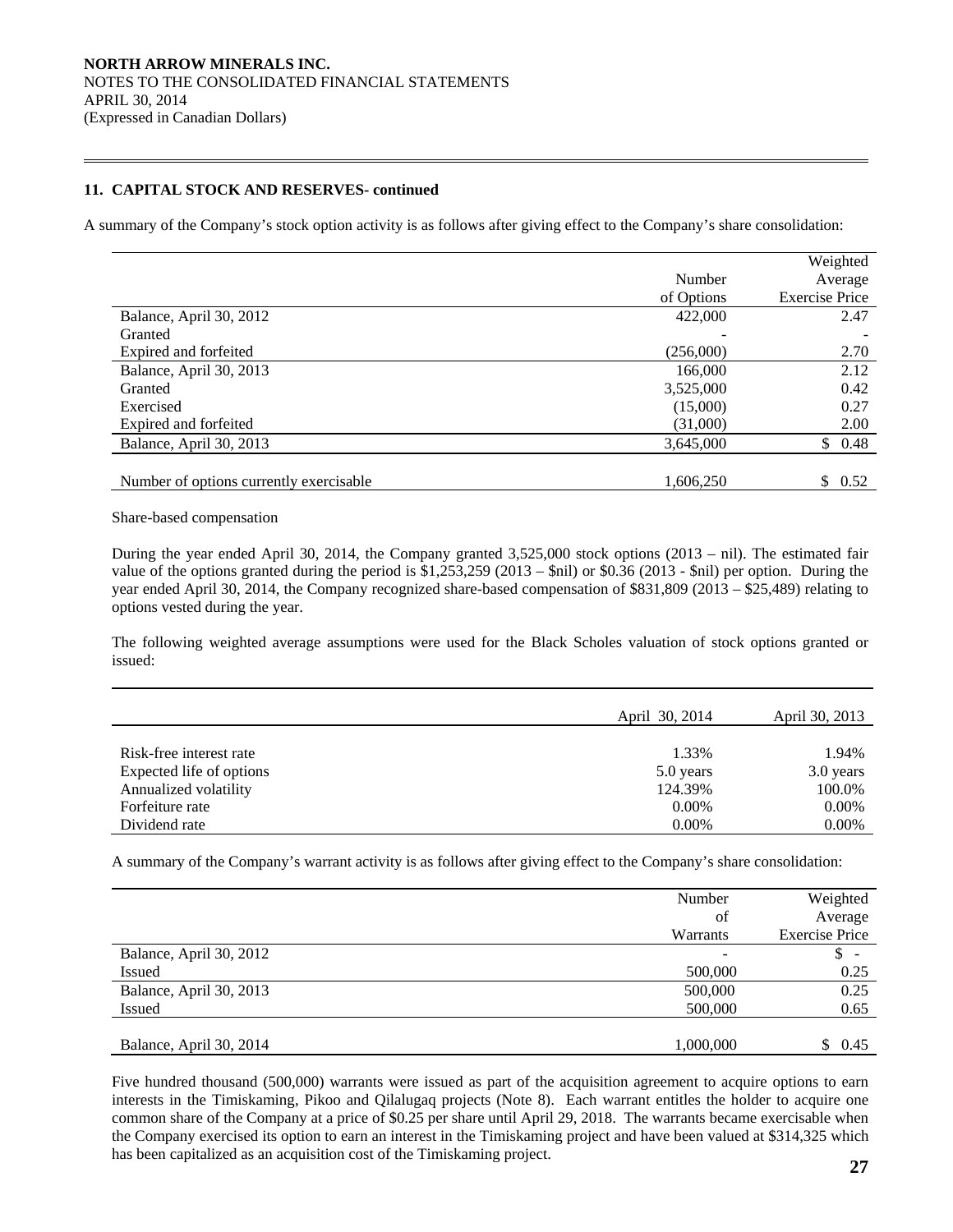## **11. CAPITAL STOCK AND RESERVES - continued**

 $\overline{a}$ 

Five hundred thousand (500,000) warrants were issued as part of the purchase and sale agreements to acquire 100% interests in the Mel and Luxx projects (Note 8). Each warrant entitles the holder to acquire one common share of the Company at a price of \$0.65 per share until August 19, 2018. The warrants have been valued at \$253,004 which has been capitalized as an acquisition cost of the properties.

The following weighted average assumptions were used for the Black Scholes valuation of share purchase warrants issued in conjunction with the acquisition of exploration and evaluation assets:

|                         | April 30, 2014 | April 30, 2013 |
|-------------------------|----------------|----------------|
| Risk-free interest rate | 1.79%          |                |
| Expected life           | 5.0 years      |                |
| Annualized volatility   | 137.65%        |                |
| Dividend rate           | $0.00\%$       |                |

# **12. RELATED PARTY TRANSACTIONS**

 Balances and transactions between the Company and its subsidiaries have been eliminated on consolidation and are not disclosed in this note. Details of the transactions between the Company and related parties not disclosed elsewhere in the financial statements are disclosed below.

Related party transactions

Certain companies which have an officer and/or director or former officer and/or director in common and render services or are charged for certain services as follows:

|                                   | Nature of transactions            |
|-----------------------------------|-----------------------------------|
| Anglo-Celtic Exploration Ltd.     | Interest and consulting           |
| Strongbow Exploration Inc.        | Exploration and administration    |
| 0954506 BC Ltd.                   | Exploration                       |
| International Northair Mines Ltd. | Accounting and corporate services |

The Company incurred the following transactions in the normal course of operations in connection with companies which have an officer and/or director in common.

- a) During the year ended April 30, 2014, the Company paid or accrued \$nil (2013 \$5,608) for technical services and office costs to a company with common directors or a former officer.
- b) During the year ended April 30, 2014, the Company paid or accrued \$44,110 (2013 \$44,076) for shared administrative and accounting services to a company with common officers.
- c) During the year ended April 30, 2014, the Company paid or accrued consulting fees of \$5,259 (2013 \$nil) to a companies controlled by directors. This amount is included in salaries disclosed below.
- d) During the year ended April 30, 2014 the Company paid \$17,877 (2013 \$10,837) for office fees and rent to a company with common directors and officers and/or controlled by a director.
- e) During the year ended April 30, 2014, a director of the Company forgave payables totaling \$nil (2013 \$75,000).
- **28**  f) Amounts due to related parties of \$20,622 (2013 - \$116,262) are owing to a director or companies with officers/directors in common.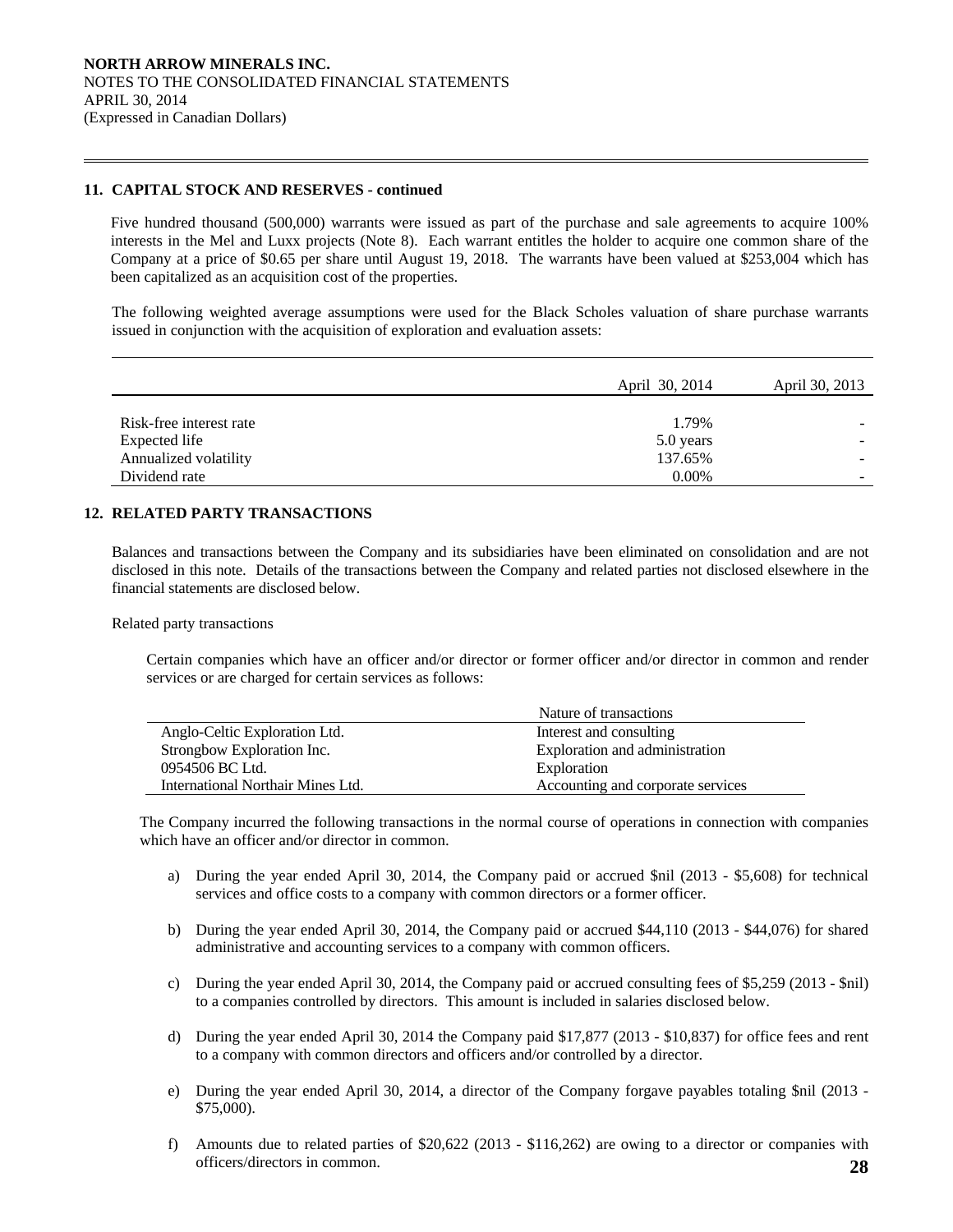## **12. RELATED PARTY TRANSACTIONS - continued**

- g) Issued warrants to a director for exploration and evaluation assets with a value of \$253,004 (2013 \$nil).
- h) Issued warrants to a party related to a director for exploration and evaluation assets with a value of \$314,325 (2013 - \$nil).

The Company considers officers and directors as key management personnel.

The remuneration of key management personnel during the year ended April 30, 2014 was as follows:

|                                                                |    | April 30,<br>2014  |   | April 30,<br>2013 |
|----------------------------------------------------------------|----|--------------------|---|-------------------|
| Salaries <sup>1</sup><br>Share-based compensation <sup>2</sup> | \$ | 191,667<br>821,087 | ъ | 20,164<br>13,048  |
| Total                                                          | ¢  | 1,012,754          |   | 33,212            |

1 – When key management is working specifically on mineral properties their time is capitalized against the mineral property.

2 – Share-based compensation is the fair value of options and warrants that have been granted to directors and key management personnel.

# **13. INCOME TAXES**

 $\overline{a}$ 

A reconciliation of income taxes at statutory rates with the reported taxes is as follows:

|                                                         | 2014        |    | 2013      |
|---------------------------------------------------------|-------------|----|-----------|
| Net income (loss) for the year                          | (1,573,703) |    | 106,050   |
|                                                         |             |    |           |
| Expected income tax (recovery)                          | (409,000)   | -S | 27,000    |
| Change in statutory rates, foreign tax and other        | (87,000)    |    | (154,000) |
| Permanent differences                                   | 217,000     |    | 22,000    |
| Share issue cost                                        | (106,000)   |    | (4,000)   |
| Change in unrecognized deductible temporary differences | 385,000     |    | 109,000   |
| Total income tax expense (recovery)                     | ۰           |    |           |

|                                  | 2014            | <b>Expiry Date</b> |   | 2013      |
|----------------------------------|-----------------|--------------------|---|-----------|
|                                  |                 | Range              |   |           |
| <b>Temporary differences</b>     |                 |                    |   |           |
| Exploration<br>evaluation<br>and | \$<br>4,888,000 | No expiry date     | S | 4,820,000 |
| assets                           |                 |                    |   |           |
| Investment tax credit            | 128,000         | 2029 to 2034       |   | 34,000    |
| Property and equipment           | 16,000          | No expiry date     |   | 15,000    |
| Share issue costs                | 344,000         | $2035 - 2038$      |   | 48,000    |
| Marketable securities            | 14,000          | No expiry date     |   | 14,000    |
| Non-capital losses available for |                 |                    |   |           |
| future period                    | 3,615,000       | $2030 - 2034$      |   | 2,772,000 |

Tax attributes are subject to review, and potential adjustment, by tax authorities.